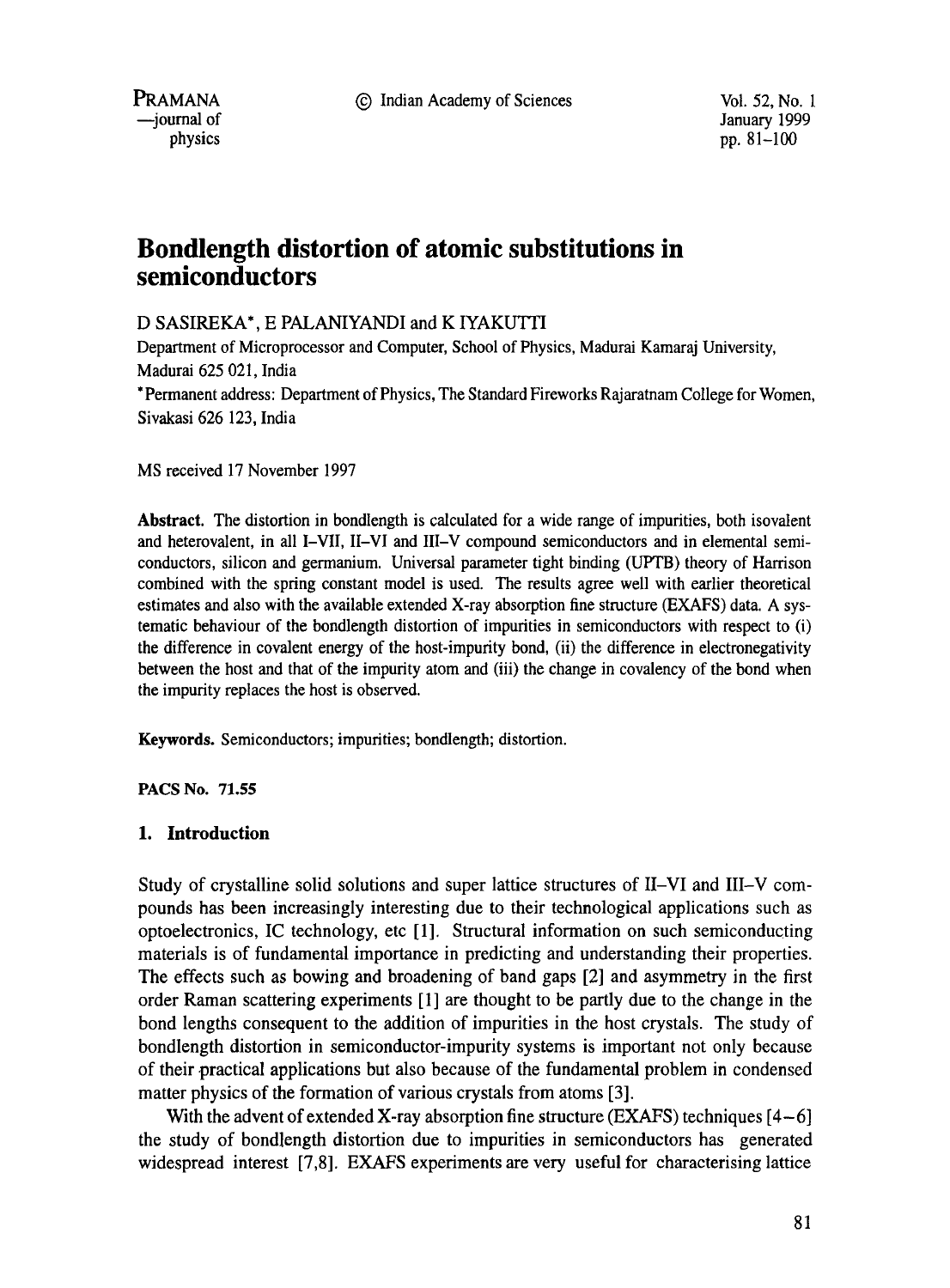distortions around impurity atoms as they can probe one particular element at a time and provide information about the number, distance and chemical identity with an accuracy of 0.005 A in the nearest neighbour distance [1].

On the theoretical side, there exist two tractable approaches to the problem of lattice distortions around simple defects in semiconductors. First, self consistent pseudopotential methods based on the calculation of electronic charge density at the defect site and evaluation of the force constant variation using the Hellmann-Feynman theorem [9-11]. Second, macroscopic theories based on the elastic and bonding properties of solids have been used to extract the energy associated with the bond relaxation [12-14]. Though the first principle study of the electronic structure of localised defects in semiconductors is expected to yield more reliable results, it requires considerable computational effort [ 15,8] and thus making it quite intricate and undesirable to be extended to a great variety of defects in a large number of semiconducting systems. The elementary tight binding scheme of Harrison [16], after a very simple modification of the overlap interaction, intended to improve the description of the bond energy has been used by Baranowski [13] to predict the equilibirium spacing for a number of semiconductor systems in good accordance with experiment. In his study of local distortion of various impurities in GaAs and GaP, it is observed that if an impurity forms an  $sp^3$  bond with the host atom with larger average hybrid energy than that for the host-host atom, the resulting distortion of the nearest neighbours will be inward and vice-versa. Following the ideas of Baranowski [13], and with the revised Hartree Fock atomic term values, Talwar *et al* [ 1 ] have investigated the lattice relaxation around isovalent impurities for eighty cases of impurity host systems in nineteen elemental and compound semiconductors. By comparing their results with that of Martins and Zunger [ 12] they conclude that despite the simplified assumptions made in defining the bond energy, the bond orbital model is well suited to study the equilibrium spacing in the host systems and lattice distortion around isovalent impurities in semiconductors.

When the impurity atom is not isovalent (heterovalent) with that of the host semiconductor, as is the case for example when germanium is doped in gallium arsenide, these simple models do not work. Germanium-Arsenic bonds are formed which do not exist in pure zinc-blende structure compounds. Kraut and Harrison [17] have suggested a relatively simple procedure for obtaining natural bondlengths for heterovalent substitutions in semiconducting compounds.

Combining Harrison's universal parameter tight binding (UPTB) theory, with the spring constant model suggested by Shih *et al* [18], Kraut and Harrison [17] have estimated the displacement of the neighbours in selected semiconductor-impurity systems already investigated by Martins and Zunger [ 12] for the purpose of comparison. In all the above attempts the lattice distortion has been estimated only for few impurities, that too limited to atoms from the same column or column adjacent to that of the host atom replaced.

In the present work the ideas of Kraut and Harrison [17] have been used to estimate the natural bondlengths and lattice distortion of all possible (both isovalent and heterovalent) substitutional impurities in a large number of semiconductor systems, which are isoelectronic with Si, Ge and Sn, for the first time. Herman-Skillman atomic term values [16] of free atoms are used in the calculations. The estimated bondlength distortion for various impurity-host systems are compared with the existing theoretical and the available experimental EXAFS data. A study of schematic behaviour of lattice distortion with respect to some of the chemical parameters such as covalency difference and electronegativity difference between the impurity atom and the host atom and the change in covalent energy of the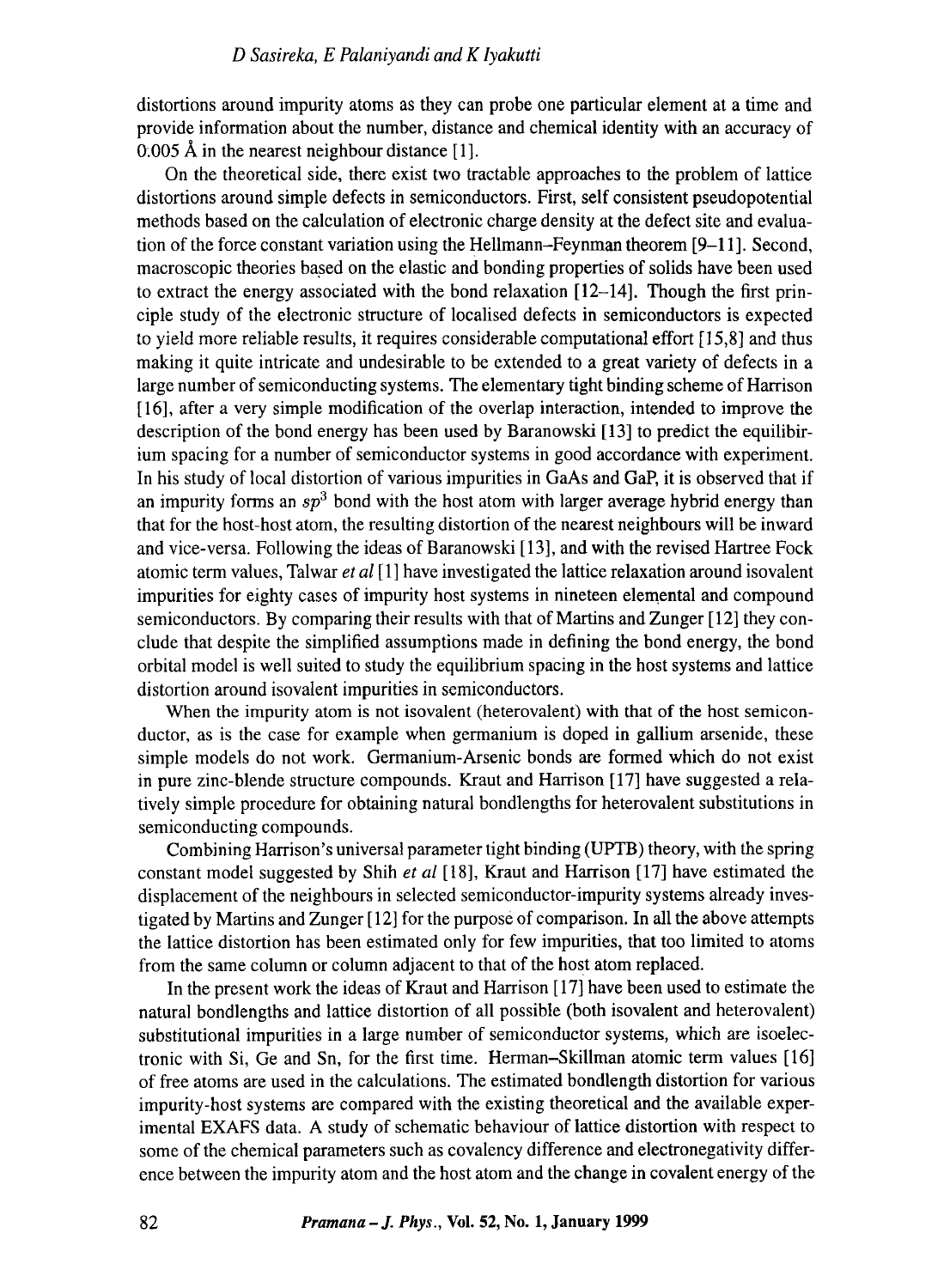bond when the impurity replaces the host is also attempted for the first time.

#### 2. Theory

#### 2.1 *Natural bondlengths*

In the bond orbital model [16] for polar semiconductors, the bond energy can be approximated by calculating the four major components in the energy as

$$
E_{\text{bond}} = E_{\text{pro}} + E_{\text{sig}} + E_{\text{over}} + E_{\text{met}} \tag{1}
$$

where  $E_{\text{pro}}$  is the promotion energy,  $E_{\text{sig}}$  is the bond formation energy,  $E_{\text{over}}$  is the overlap energy and  $E_{\text{met}}$  is the metallization energy. As the promotion energy  $E_{\text{pro}}$  is independent of bondlength, it is of no interest here. The energy gained in forming the  $\sigma$  bonds between the hybrids on neighbouring atoms is

$$
E_{\text{sig}} = -2(V_2^2 + V_3^2)^{1/2},\tag{2}
$$

where  $V_2 = (-3.22\hbar^2/md^2)$  is the covalent energy, m is the mass of the electron and d is the bondlength and  $V_3 = (\epsilon_{hA} - \epsilon_{hB})/2$  is the polar energy equal to half the difference between the two hybrid energies in an *AB* compound. The hybrid energies can be readily calculated from the atomic term values as  $\epsilon_h = (\epsilon_s + 3\epsilon_p)/4$ . The overlap interaction takes the form

$$
E_{\text{over}} = \frac{2\eta_0 V_2^2}{|\epsilon_{hA} + \epsilon_{hB}|} \tag{3}
$$

arising from the nonorthogonality of the orbitals on neighbouring atoms. Here  $\eta_0$  is a constant and has the same value for any *AB* compound formed by elements from the same row of the periodic table. The metallization energy is arising from the coupling between the bond and the neighbouring antibonds through the hybrids sharing the end atoms as

$$
E_{\rm met} = -\frac{3}{4} \frac{(V_{1A}^2 + V_{1B}^2)V_2^2}{(V_2^2 + V_3^2)^{3/2}}
$$
\n(4)

where  $V_{1A}$  or  $V_{1B}$  is equal to  $(\epsilon_s - \epsilon_p)/4$  for the A or B atom. The total energy per bond may be written explicitly as

$$
E_{\text{bond}} = E_{\text{pro}} - 2(V_2^2 + V_3^2)^{1/2} + \frac{2\eta_0 V_2^2}{|\epsilon_{hA} + \epsilon_{hB}|} - \frac{3}{4} \frac{(V_{1A}^2 + V_{1B}^2)V_2^2}{(V_2^2 + V_3^2)^{\frac{3}{2}}} \tag{5}
$$

At this point it is worth mentioning the use of the numerical coefficient  $-3.22$  in the covalent energy  $V_2$  for  $sp^3$  hybrids, instead of  $-4.373$  used by Baranowski [13] and Talwar *et al* [1]. This numerical coefficient is estimated using interatomic matrix elements  $V_{ss\sigma}$ ,  $V_{spo}$  and  $V_{pp\sigma}$ . The covalent energy is given by Harrison [16]

$$
V_2 = (-V_{ss\sigma} + 2\sqrt{3}V_{sp\sigma} + 3V_{pp\sigma})/4
$$

with  $V_{ss\sigma} = (\eta_{ss\sigma} \hbar^2/md^2)$ ,  $V_{sp\sigma} = (\eta_{sp\sigma} \hbar^2/md^2)$  and  $V_{pp\sigma} = (\eta_{pp\sigma} \hbar^2/md^2)$ , where  $\eta_{ss\sigma}$ ,  $\eta_{sp\sigma}$  and  $\eta_{pp\sigma}$  are dimensionless coefficients. There are two choices of the dimensionless coefficients according to Harrison [16] as given in table 1. In both these choices,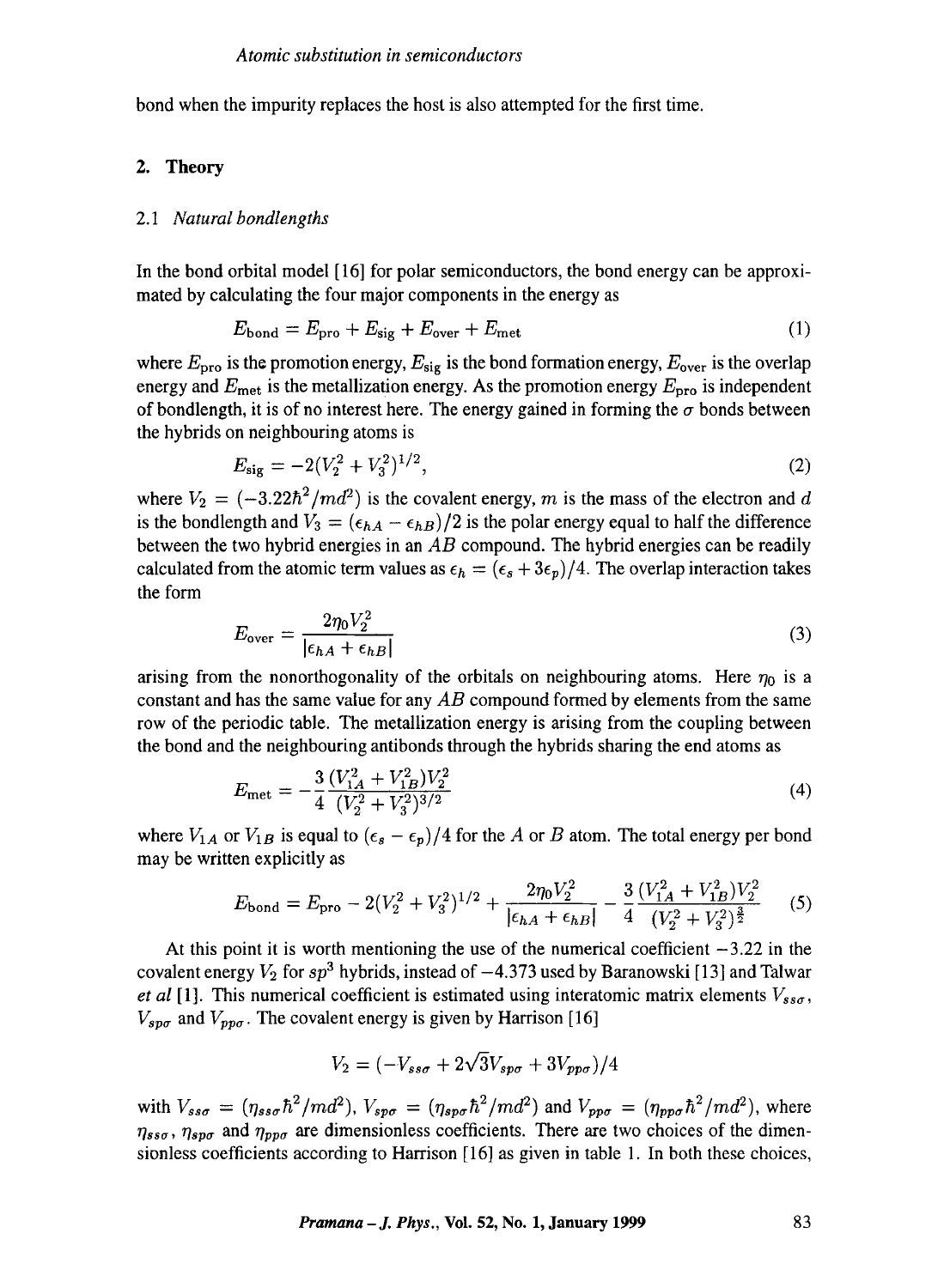| Dimensionless<br>coefficients | Harrison [16] | Harrison [16] |
|-------------------------------|---------------|---------------|
| $n_{ss\sigma}$                | $-1.40$       | $-1.32$       |
| $n_{sp\sigma}$                | 1.84          | 1.42          |
| $n_{pp\sigma}$                | 3.24          | 2.22          |
| $n_{pp\pi}$                   | $-0.81$       | $-0.63$       |
| $n_{spr}$                     |               | $-0.63$       |

**Table** 1. Choice of the parameters used in calculating covalent energy.

the interatomic matrix elements were derived by requiring consistency between the tight binding bands and the free electron bands. In the first choice of the tight binding formulation, the interatomic matrix elements were based on a minimal basis set of atomic orbitals, and the nearest neighbour interatomic interactions are estimated from the Chadi Cohen fit [19]. In the second choice, Louie [20] has redetermined the interatomic matrix elements by including additional orbitais to the basis set as perturbation. The smaller the number of atomic orbitals used, greater will be the simplification and lesser will be the accuracy [16]. Hence, the use of larger number of atomic orbitals leads to greater accuracy. This has led Kraut and Harrison [17] to choose the second choice where the numerical coefficient is taken as  $-3.22$  and is also followed in the present work.

With proper choice of  $\eta_0$  the natural bondlengths of host system can be accurately obtained by minimising the bond energy with respect to  $d'$ . But as the only dependence upon 'd' comes through the covalent energy  $V_2$ , the total energy per bond (eq. 5) can be minimised with respect to  $V_2$ . As suggested by Harrison [16],  $\eta_0$  has been adjusted to give the correct equilibrium spacing for the homopolar semiconductors and then taken to be the same for compounds from the same row of the periodic table; a geometric mean is used for skew compounds. This procedure [17] has been constructed to give values of natural bondlengths close to the observed internuclear distances in the pure semiconductor systems that is the systems where the average valence of the constituents is four. They have also suggested a procedure for obtaining natural bondlengths when the average valence of the elements forming the bond is not four, that is compounds of type I-II, I-III, I-IV, I-V, I-VI, I-VII, etc. In order to calculate the natural bondlengths of such systems, with suitable modifications, Kraut and Harrison [17] have obtained a more general expression for the bond energy of any tetrahedral compound as

$$
E_{\text{bond}} = 2V_2 + 2 \frac{\eta_0 V_2^2}{|\epsilon_{hA} + \epsilon_{hB}|} - \frac{3}{4} \frac{(V_{1A}^2 + V_{1B}^2 - V_{1IV}^2(A) - V_{1IV}^2(B))V_2^2}{(V_2^2 + V_3^2)^{\frac{3}{2}}} (6)
$$

where  $V_{\text{1IV}}(A)$  and  $V_{\text{1IV}}(B)$  are the  $V_1$  values for the column IV element from the row of atoms  $A$  and  $B$  respectively.

The natural bondlengths for any pair of elements in a tetrahedral compound could be calculated by the minimisation of bond energy given in eq. (6) with respect to  $V_2$ . Thus

$$
\frac{\delta E_{\text{bond}}}{\delta V_2} = 2 + 4 \frac{\eta_0 V_2}{|\epsilon_{hA} + \epsilon_{hB}|} - \frac{3}{2} (V_{1A}^2 + V_{1B}^2 - V_{1IV(A)}^2 - V_{1IV(B)}^2)
$$

$$
\times \left[ \frac{V_2^1}{(V_2^2 + V_3^2)^{\frac{3}{2}}} - \frac{3V_2^3}{2(V_2^2 + V_3^2)^{\frac{5}{2}}} \right] = 0. \tag{7}
$$

**84** *Pramana -J. Phys.,* **Vol. 52, No. 1, January 1999**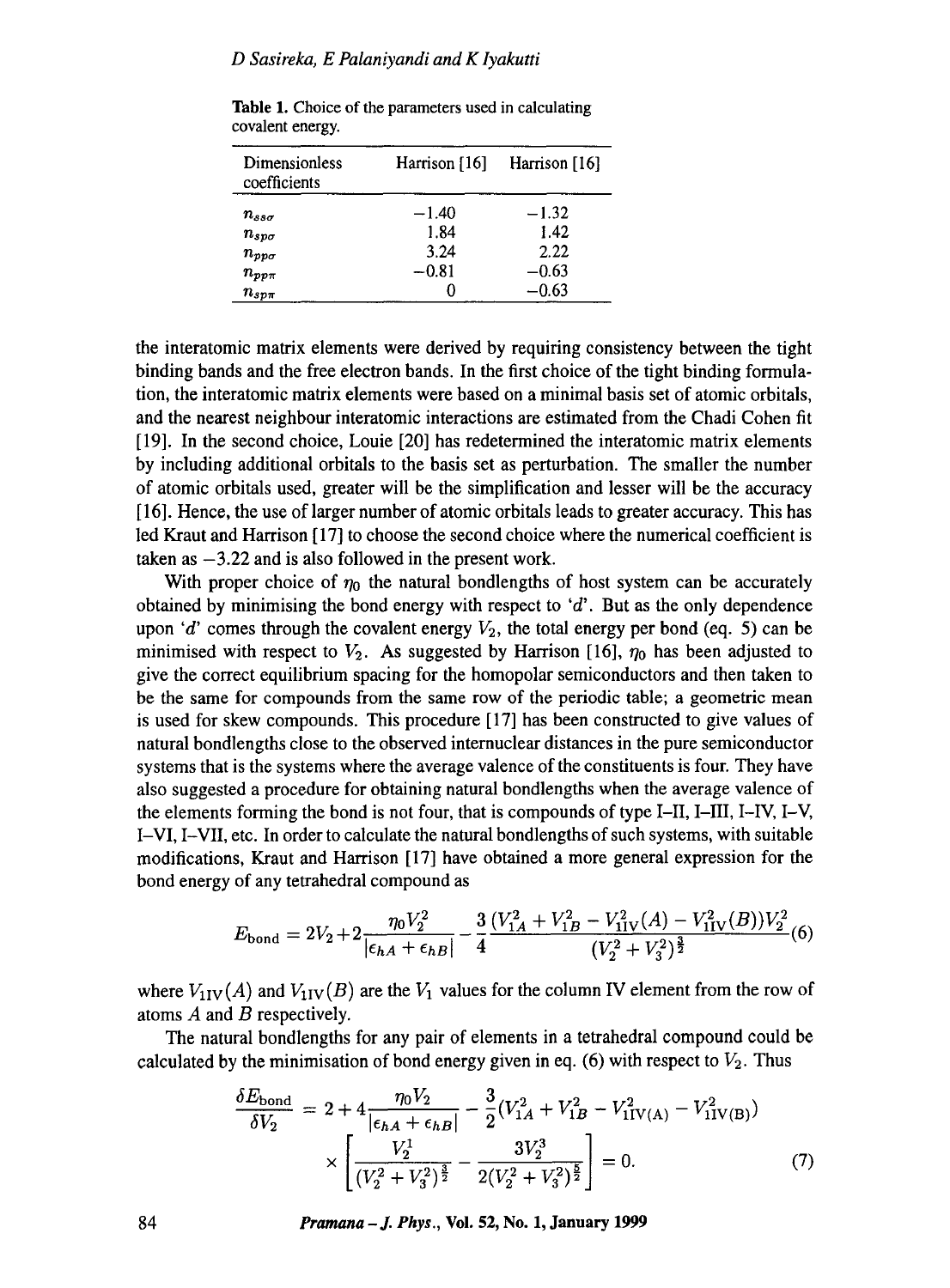#### *Atomic substitution in semiconductors*

In the above equation it is noted that for a column IV semiconductor,  $A$  and  $B$  are identically the same, so that the metallization term vanishes. Thus the equilibrium condition for the homopolar system yields  $\eta_0 = \epsilon_h/V_2$ . Assuming the experimental equilibrium spacing for the homopolar semiconductors and by making use of Herman Skillman atomic term values,  $\eta_0$  can be calculated for each row in the periodic table. The values of  $\eta_0$  are taken to be the same for compounds from the same row of the periodic table. The geometric mean  $(\eta = \sqrt{\eta_1 \eta_2})$  is to be taken for the skew compounds. In order to estimate the natural bondlength of any compound  $AB$  corresponding  $\eta_0$  values are used in eq. 7, and the relevant  $V_2$  values are obtained. Hence the natural bondlength  $d_0$  of the compound  $AB$ is deduced from the relation,

$$
d_0 = \left(\frac{-mV_2}{3.22\hbar^2}\right)^{-\frac{1}{2}}.\tag{8}
$$

Thus the natural bondlengths are calculated as if all the bonds in the system were of the same *AB* type and all *AB* pairs were tetrahedrally coordinated, using the universal parameter tight binding (UPTB) theory of Kraut and Harrison [17].

#### 2.2 *Lattice distortion of atomic substitution*

Following the ideas of the simple force constant model suggested by Shih *et al* [ 18], Kraut and Harrison [17] have also described a method to estimate the local relaxation around impurities in semiconductors using just the natural bondlengths. In this model the second neighbour relaxation is neglected, resulting in a symmetric radial relaxation of the nearest neighbours. Thus the bondlength distortion  $\Delta d$  due to the size difference between the impurity and host atom in any defect system is given as three fourths the difference of the natural bondlengths of impurity-host bond and host-host bond:

$$
\Delta d = \frac{3}{4} (d_{\text{impurity}-\text{host}} - d_{\text{host}-\text{host}}). \tag{9}
$$

The positive distortion  $+\Delta d$  corresponds to the nearest neighbours relaxing outwards and the negative distortion  $-\Delta d$  corresponds to the nearest neighbours relaxing inwards.

In discussing the bonding properties it is also convenient to define a quantity covalency as [16]

$$
\alpha_c = \frac{V_2}{(V_2^2 + V_3^2)^{\frac{1}{2}}},\tag{10}
$$

where  $V_2$  and  $V_3$  are covalent and polar energies.

#### **3. Numerical results and discussions**

#### *3.1 Natural bondlengths for perfect compounds*

In order to calculate the natural bondlengths of perfect systems, it becomes necessary to fix the values of the constant  $\eta_0$  for the homopolar systems. Using the experimental equilibrium spacing [13] for C, Si, Ge, Sn and Pb as 1.544, 2.352, 2.440, 2.810 and 3.410 A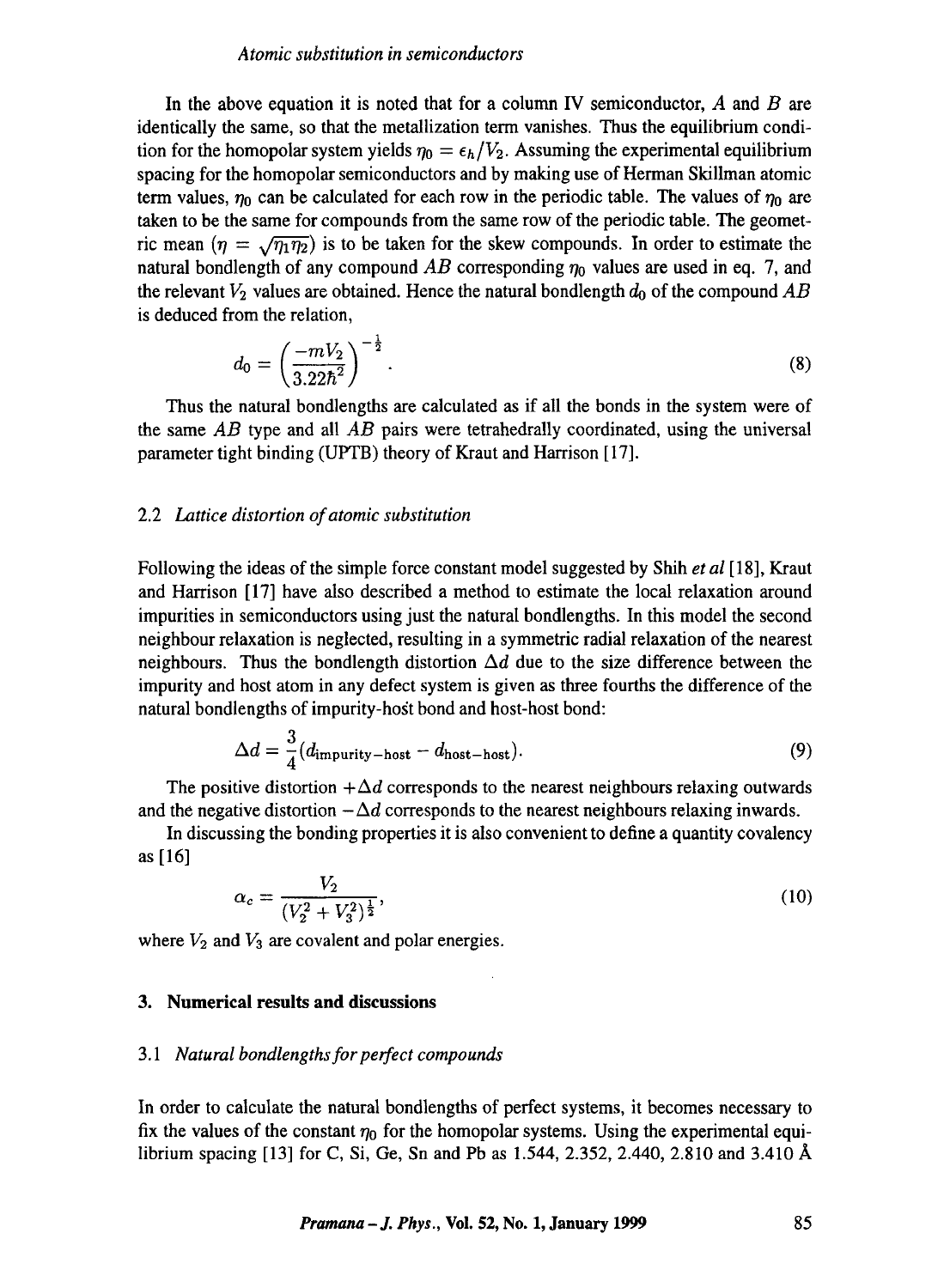| System      | $\scriptstyle V_2$ | Covalency  |            | bondlength $d_0$ in Å     |
|-------------|--------------------|------------|------------|---------------------------|
|             | eV                 | $\alpha_c$ | calculated | experimental <sup>+</sup> |
| C           | $-10.295$          | 1.0000     | 1.544      | 1.544                     |
| Si          | $-4.440$           | 1.0000     | 2.351      | 2.352                     |
| Ge          | $-4.095$           | 1.0000     | 2.448      | 2.449                     |
| Sn          | $-3.110$           | 1.0000     | 2.809      | 2.810                     |
| SiC         | $-6.835$           | 0.9792     | 1.895      | 1.887                     |
|             |                    |            |            |                           |
| BN          | $-10.385$          | 0.9576     | 1.537      | 1.565                     |
| AIN         | $-7.215$           | 0.8697     | 1.844      | 1.904                     |
| GaN         | $-7.005$           | 0.8725     | 1.872      | 1.953                     |
| InN         | $-6.285$           | 0.8340     | 1.976      | 2.163                     |
| BP          | $-6.605$           | 0.9838     | 1.927      | 1.965                     |
| AIP         | $-4.465$           | 0.8990     | 2.344      | 2.367                     |
| GaP         | $-4.355$           | 0.9086     | 2.374      |                           |
| InP         | $-3.870$           | 0.8657     | 2.518      | 2.358<br>2.541            |
| <b>BAs</b>  | $-6.235$           | 0.9855     | 1.984      |                           |
| AlAs        | $-4.205$           |            |            | 2.068                     |
|             |                    | 0.8992     | 2.416      | 2.442                     |
| GaAs        | $-4.100$           | 0.9095     | 2.446      | 2.448                     |
| InAs        | $-3.645$           | 0.8656     | 2.595      | 2.623                     |
| <b>AlSb</b> | $-3.610$           | 0.9254     | 2.607      | 2.657                     |
| GaSb        | $-3.535$           | 0.9380     | 2.635      | 2.639                     |
| InSb        | $-3.115$           | 0.8963     | 2.807      | 2.805                     |
|             |                    |            |            |                           |
| BeO         | $-10.645$          | 0.8582     | 1.518      | 1.650                     |
| ZnO         | $-7.625$           | 0.7549     | 1.794      | 1.992                     |
| <b>BeS</b>  | $-6.360$           | 0.8538     | 1.964      | 2.100                     |
| ZnS         | $-4.510$           | 0.7372     | 2.333      | 2.341                     |
| CdS         | $-4.110$           | 0.6976     | 2.443      | 2.526                     |
| HgS         | $-3.410$           | 0.6316     | 2.682      | 2.543                     |
| <b>BeSe</b> | $-5.860$           | 0.8559     | 2.049      | 2.200                     |
| ZnSe        | $-4.140$           | 0.7370     | 2.435      | 2.455                     |
| CdSe        | $-3.770$           | 0.6965     | 2.551      | 2.620                     |
| HgSe        | $-3.130$           | 0.6309     | 2.800      | 2.635                     |
|             |                    |            |            |                           |
| <b>BeTe</b> | $-4.920$           | 0.8702     | 2.233      | 2.400                     |
| MgTe        | $-3.440$           | 0.7132     | 2.671      | 2.760                     |
| ZnTe        | $-3.430$           | 0.7481     | 2.675      | 2.642                     |
| CdTe        | $-3.120$           | 0.7060     | 2.804      | 2.805                     |
| HgTe        | $-2.580$           | 0.6403     | 3.084      | 2.797                     |
| CuCl        | $-4.800$           | 0.6157     | 2.261      | 2.345                     |
| CuBr        | $-4.290$           | 0.6104     | 2.392      | 2.464                     |
| CuI         | -3.470             | 0.6010     | 2.660      | 2.622                     |
| CuF         | -8.480             | 0.6740     | 1.701      | 1.840                     |
|             | $-3.210$           | 0.5726     | 2.765      | 2.808                     |
| AgI         |                    |            |            |                           |

**Table** 2. Predicted values of the natural bondlengths of perfect semiconducting systems.

1 As reported in Baranowski [13]

and by making use of Herman Skillman atomic term values  $\epsilon_s$  and  $\epsilon_p$ , the hybrid energy  $\epsilon_h$ and hence  $\eta_0 (= \epsilon_h/V_2)$  for the corresponding rows are calculated to be 1.079, 1.866, 2.044, 2.439 and 3.625 respectively. For any compound *AB, the* bond energy is minimised with respect to  $V_2$  and the relevant natural bondlengths (equilibrium spacing  $-d_0$ ) for 40 semiconducting systems are estimated. They are given in table 2. It is seen that the agreement between the experimental  $d_0$  values [13] and those calculated in the present work using the UPTB model of Kraut and Harrison [17] for all III-V, II-VI and I-VII compounds is within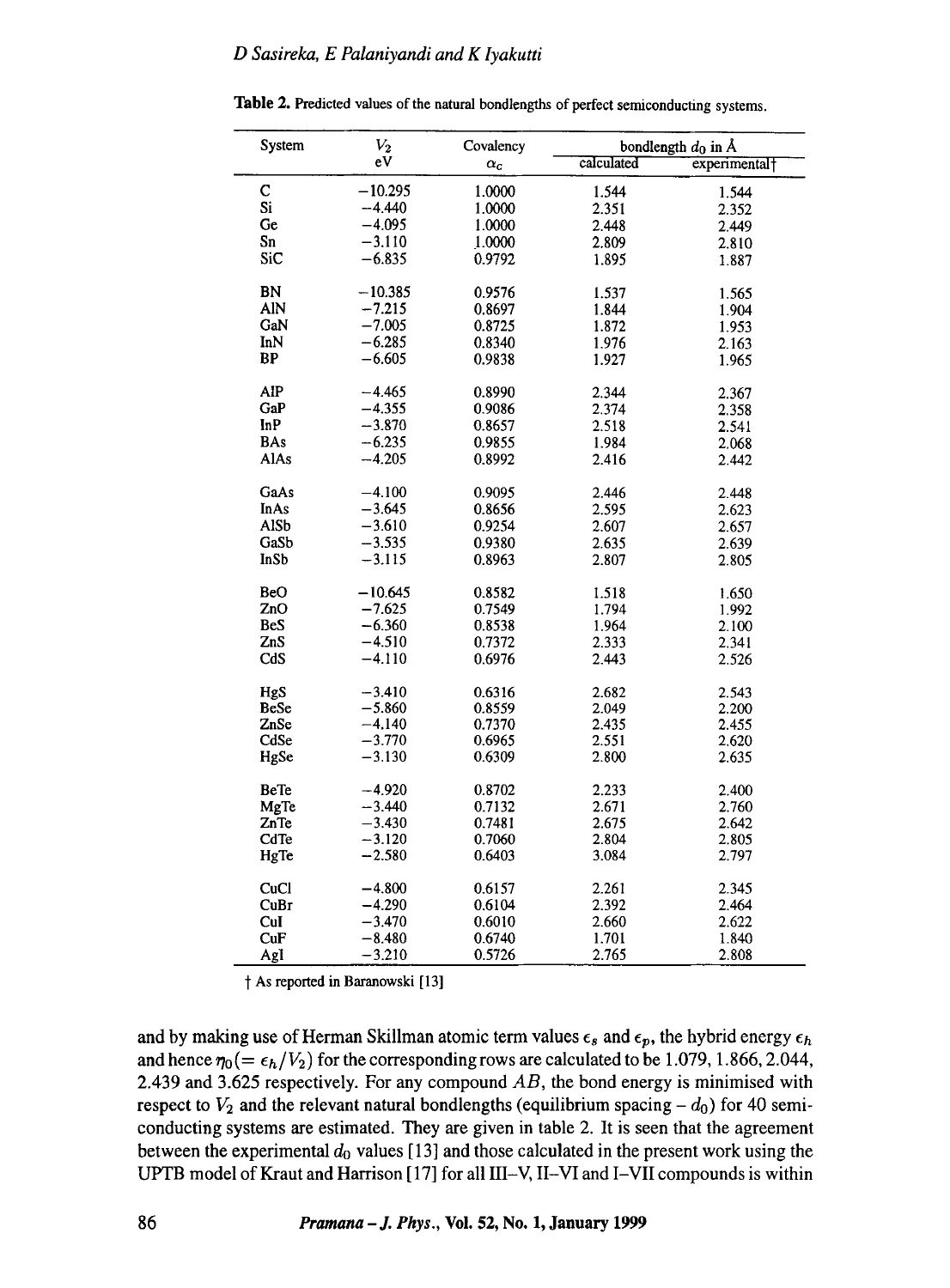few per cent for most cases. Even in ZnO, BeO, CuC1 and CuBr, in which Baranowski [13] has noted the largest deviation of about 10% the present estimates provide relatively better results. It is also to be noted that the calculated covalency  $\alpha_c$  comes out to be unity for homopolar semiconductors. For polar semiconductors the covalency decreases as the hybrid polarity increases and reaches the limit of  $\approx 0.5$  for I–VII compounds [16].

#### *3.2 Lattice distortions for impurity systems*

Using the UPTB thoery of Kraut and Harrison [17], the natural bondlengths of systems formed from all possible combinations of elements taken from the periodic table are estimated. These natural bondlengths are used in the spring model of Shih *et al* [18] and the resulting bondlength distortions are calculated for a large number of impurities in 19 perfect semiconducting systems. The ratio of bondlength distortion to host bondlength  $(\Delta d/d_0)$  for impurities in elemental semiconductors silicon and germanium, III-V compounds, II-VI compounds and I-VII compounds are given in tables 3--6 respectively. In every compound semiconducting system the cationic substitution of groups I to IV impurities is followed by the anionic substitution of group IV to VII impurities. The estimates of  $(\Delta d/d_0)$  reported by Talwar *et al* [1] are also given for comparison. The difference in covalency  $(\Delta \alpha_c)$  between host-host bond and host-impurity bond are calculated for all host-impurity systems. The ratio  $\Delta d/\Delta \alpha_c$ , the covalent energy  $V_2$  of the host-impurity bond and the difference in electronegativity [21] ( $\Delta \chi = \chi_{\text{host}} - \chi_{\text{imp}}$ ) of the host and that of the impurity replacing it are also given in tables 3 to 6.

It is noted that the present results agree with the observation of Cappelletti *et al* [22] that the local deformation is clearly not the actual difference of tetrahedral radii of impurity and host atoms.

Tables 3 to 6 reveal a clear dependence of the sign and extent of bondlength distortion of various impurities in different host systems, on (i) change in covalent energy  $V_2$  of the host-impurity bond with respect to that of host-host bond, (ii) the difference in electronegativity,  $\Delta \chi$ , between the host and that of the impurity atom and (iii) the change in covalency,  $\Delta\alpha_c$ , of the bond when the impurity replaces the host. The trend in the dependence of the bondlength distortion on covalent energy shows a resemblence to that on the hybrid energy as pointed out by Talwar *et al* [1] an impurity forming a covalent bond with the neighbouring hosts with a covalent energy smaller in magnitude than that of the host-host bond causes an outward distortion  $+\Delta d$  and vice-versa. The variation of fractional distortion  $\Delta d/d_0$ with the difference in covalent energy between the host-impurity bond and the host-host bond  $\Delta V_2$  for impurities in InSb and ZnS is shown in figure 1. These two host systems are chosen for display in the figure, as they respectively have the smallest and the largest covalent energy, among the host systems considered in the present work. It is interesting to note that the corresponding variation for impurities in all other host systems lies within the narrow region between these two curves.

Tables 3 to 6 also exhibit a strong dependence of  $\Delta d/d_0$  on the difference in electronegativity,  $\Delta \chi$ , between the host and the impurity atoms. It is striking to note that for all the impurities in 19 semiconducting systems considered in the present work, the sense of distortion  $\Delta d/d_0$  is decided by the sign of the difference in electronegativity between the host and the impurity atom: (viz) an impurity with a higher electronegativity than the host atom it is replacing, results in a contraction and vice-versa. This is in agreement with the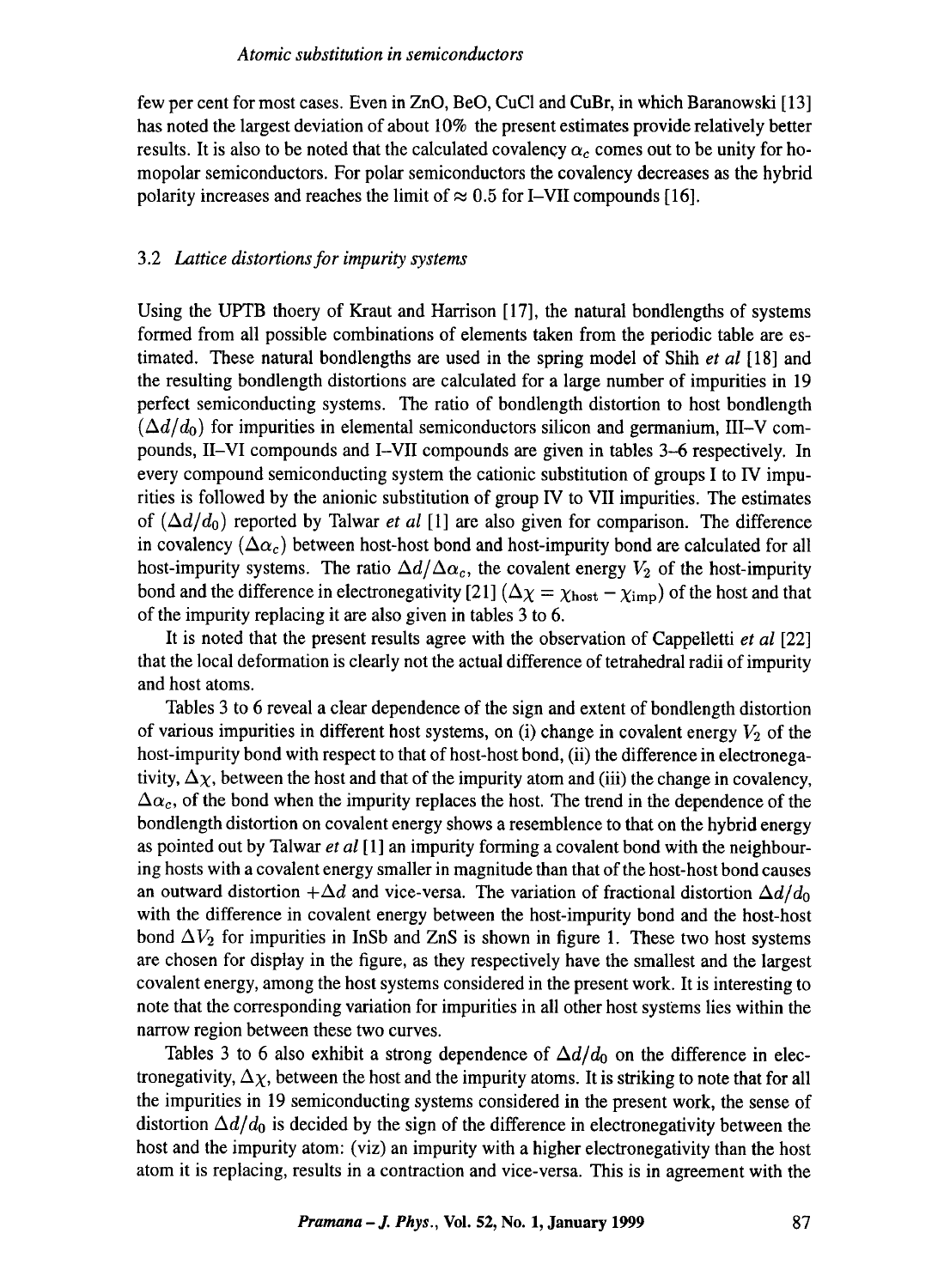

Figure 1. Variation of the fractional distortions  $\Delta d/d_0$ , with respect to the change in covalent energy  $\Delta V_2$  in InSb and ZnS host systems. The dotted line represents InSb host system having the smallest covalent energy  $V_2$  and the continuous line represents ZnS host system having the largest covalent energy among the systems under study.

suggestion made by Scheffler et al [9] for the case of Ge replacing Ga in GaP. An increase in magnitude of  $\Delta \chi$ , leading to an increase in the magnitude of  $\Delta d/d_0$  is also noted. This may be inferred from a comparison of  $\Delta d/d_0$  values of the same impurities in both silicon and germanium host systems. The  $\Delta d/d_0$  values are uniformly higher for impurities in the host system silicon which is more electronegative than germanium.

The change in covalency of the bond when the impurity replaces the host is another important factor which explains the nature of distortions produced due to atomic sustitutions in semiconducting systems. From tables 4 to 6 it is clear that for cationic substitutions  $\Delta d/\Delta \alpha_c$  is uniformly positive and for anionic substitutions it is uniformly negative. Deviations are noted for cases where either  $\Delta d$  is very small, or the covalent energy  $V_2$  or covalency,  $\alpha_c$ , of the host-impurity bond is nearly equal to that of the host system. Impurities from the  $C$  row and Pb row in the host systems under study are also found to violate the observation related to the change in covalency. This may be attributed to the fact that atoms from the  $C$  row differ drastically in size from that of the other rows, while atoms in Pb row do not hybridise well enough to form covalent structure [21].

It also becomes necessary to compare the results of the present study with the available experimental and theoretical results. As already observed by Kraut and Harrison [17] the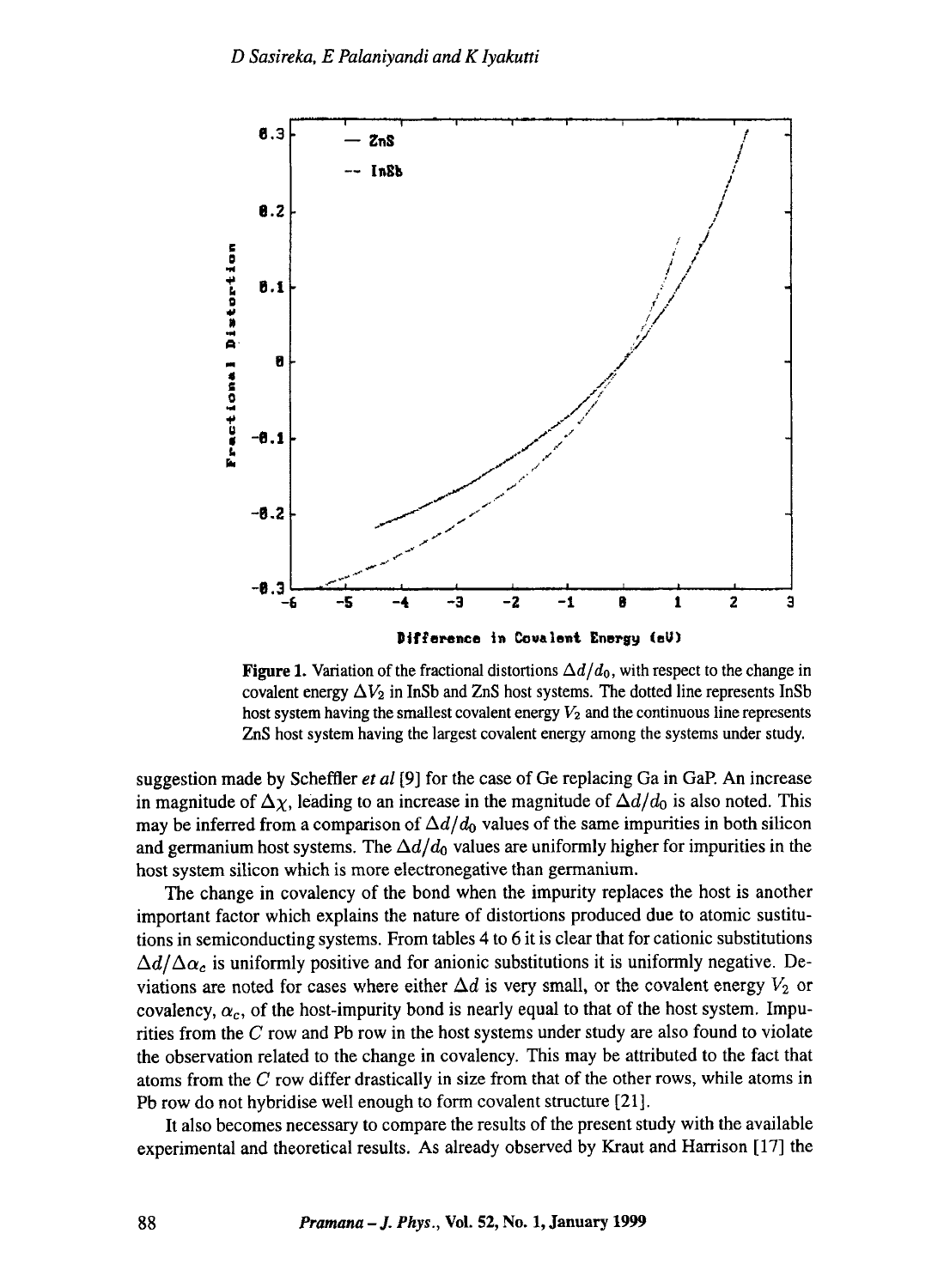| Impuri-                                          | $v_2$<br>in eV                                                                                                                   |                                                                                                                                                                                                                                  | $\Delta d/d_0$                   | $\Delta d/\Delta \alpha_c$                        | $\Delta x$              | Impuri-                |                                |                                                                                        | $\Delta d/d_0$                       |                                              | Àä                               |
|--------------------------------------------------|----------------------------------------------------------------------------------------------------------------------------------|----------------------------------------------------------------------------------------------------------------------------------------------------------------------------------------------------------------------------------|----------------------------------|---------------------------------------------------|-------------------------|------------------------|--------------------------------|----------------------------------------------------------------------------------------|--------------------------------------|----------------------------------------------|----------------------------------|
| ties                                             |                                                                                                                                  | ps                                                                                                                                                                                                                               |                                  |                                                   |                         | ties                   | $v_{\rm a}$<br>in eV           | ps                                                                                     | ÷.                                   | $\Delta d/\Delta \alpha_c$                   |                                  |
|                                                  | Silicon: Bondlength = $2.3508$ Å                                                                                                 |                                                                                                                                                                                                                                  | ; Covalency= $1.000$ ; $V_2$     | $-4.44 eV$<br>$\mathsf{II}$                       |                         |                        | Germanium: Bondlength=2.4478 Å |                                                                                        | : Covalency=1.000; $V_2 = -4.095$ eV |                                              |                                  |
|                                                  |                                                                                                                                  |                                                                                                                                                                                                                                  |                                  | 0.878                                             |                         | Б                      |                                |                                                                                        |                                      |                                              |                                  |
|                                                  |                                                                                                                                  |                                                                                                                                                                                                                                  |                                  | .389                                              | ಕ್ಷಾಂತ್ರದ<br>ಕೃತಿ ರಾಜ್ಯ |                        | 23552<br>23552                 | saraga<br>Saraga                                                                       |                                      |                                              | <b>22222222</b><br>222222        |
|                                                  |                                                                                                                                  |                                                                                                                                                                                                                                  | 0.098                            | <u>ี เอ</u>                                       |                         | ්                      |                                |                                                                                        |                                      | 1.458                                        |                                  |
|                                                  |                                                                                                                                  |                                                                                                                                                                                                                                  |                                  | 1.847<br>2.249                                    |                         | $\mathcal{A}_{g}$<br>튁 | $-2.11$                        |                                                                                        |                                      | 1.635<br>2.050                               |                                  |
|                                                  |                                                                                                                                  |                                                                                                                                                                                                                                  |                                  |                                                   |                         |                        |                                |                                                                                        |                                      |                                              |                                  |
|                                                  |                                                                                                                                  |                                                                                                                                                                                                                                  |                                  | $-1.789$                                          | $-0.09$                 |                        | $-47$                          | 0.051                                                                                  |                                      | $-2.311$                                     | $-0.15$                          |
|                                                  |                                                                                                                                  |                                                                                                                                                                                                                                  |                                  | 2.167<br>1.727                                    | $\frac{46}{0.50}$       | ឹ≿ីส                   |                                | 0.094<br>0.104                                                                         |                                      | 1.726<br>1.413                               | $\frac{4}{5}$<br>$rac{4}{\cdot}$ |
|                                                  |                                                                                                                                  |                                                                                                                                                                                                                                  |                                  | 2.433                                             |                         |                        | 1982<br>1983<br>1994           |                                                                                        |                                      | 2.051                                        |                                  |
|                                                  |                                                                                                                                  |                                                                                                                                                                                                                                  |                                  | 2.961                                             | 38<br>0.62              | ರೆ ಕೆ                  |                                | 0.34                                                                                   |                                      | 2.609                                        | $\frac{52}{0.56}$                |
|                                                  |                                                                                                                                  |                                                                                                                                                                                                                                  |                                  | $\ddot{x}$                                        | $-0.59$                 |                        | $-5.7$                         | $-0.115$                                                                               |                                      | $\ddot{x}$                                   | $-0.6$                           |
|                                                  |                                                                                                                                  |                                                                                                                                                                                                                                  |                                  | 3.038                                             |                         | ২                      |                                | 0.02                                                                                   |                                      | 1.674                                        |                                  |
|                                                  |                                                                                                                                  |                                                                                                                                                                                                                                  |                                  | 4.816                                             | ក្ដុង<br>កូតូកូ         | ්                      |                                |                                                                                        |                                      | 2.846                                        | 533                              |
|                                                  |                                                                                                                                  |                                                                                                                                                                                                                                  |                                  | 4.990<br>5.939                                    | 0.47                    | 5F                     | 25<br>2536<br>2736             | 0.034<br>0.088<br>0.179                                                                |                                      | 4.883                                        | 64                               |
|                                                  |                                                                                                                                  |                                                                                                                                                                                                                                  | $-0.149$                         | $-16.523$                                         |                         |                        |                                |                                                                                        | $-0.163$                             |                                              |                                  |
|                                                  |                                                                                                                                  |                                                                                                                                                                                                                                  |                                  | $\frac{1}{2}$                                     |                         | ひあ                     | $-6.56$<br>$-4.26$             | $-0.157$<br>$-0.015$<br>0.015                                                          | $-0.016$                             | $-18.215$<br>$\frac{1}{2}$                   |                                  |
|                                                  |                                                                                                                                  |                                                                                                                                                                                                                                  | 0.017<br>0.055                   | 37.353<br>32.093                                  | 38882                   | $S_{\rm n}$            | $-3.57$<br>$-2.89$             |                                                                                        | 0.041                                | 21.766<br>22.967                             | 13888                            |
|                                                  |                                                                                                                                  |                                                                                                                                                                                                                                  |                                  |                                                   |                         | ድ                      |                                | 0.143                                                                                  |                                      |                                              |                                  |
| 그렇으싶실 몇 እ 입으므 모스 그는 이유일도 지키 싶은 또 이 아이 더 도 다 먹는 싶 | ה המקור לחומי המקור המקורים המקוריים המקוריים.<br>המקור המקור המקורי המקוריים המקוריים המקוריים<br>המקור המקור המקוריים במקוריים | s a sua desenvolvera de la desenvolvera de la desenvolvera de la desenvolvera de la desenvolvera de la definit<br>Establista de la desenvolvera de la definita de la definita de la definita de la definita de la definita de la | $-0.191$                         | $-6.578$<br>$-3.686$<br>$-1.824$<br>16.774        | 333225                  | ZA                     | $-7.56$                        | $\begin{array}{r} 198 \\ -0.052 \\ -0.031 \\ -0.025 \\ 0.025 \\ -0.118 \\ \end{array}$ |                                      | $-6.879$<br>$-5.992$<br>$-3.392$<br>$12.182$ | sanan<br>Tinggan                 |
|                                                  |                                                                                                                                  |                                                                                                                                                                                                                                  | $-0.017$<br>$-0.017$<br>$-0.021$ |                                                   |                         |                        | $-4.73$                        |                                                                                        |                                      |                                              |                                  |
|                                                  |                                                                                                                                  |                                                                                                                                                                                                                                  |                                  |                                                   |                         | <b>ASE</b>             | $-4,84$<br>$-3,84$<br>$-3,66$  |                                                                                        |                                      |                                              |                                  |
|                                                  |                                                                                                                                  |                                                                                                                                                                                                                                  |                                  | $\frac{1}{2}$                                     |                         |                        |                                |                                                                                        |                                      | į                                            |                                  |
|                                                  |                                                                                                                                  |                                                                                                                                                                                                                                  |                                  |                                                   | 88888<br>2000<br>2001   | $\circ$                | $-8.75$<br>-5.33               | $-0.237$<br>$-0.093$<br>$-0.066$<br>$-0.006$                                           |                                      | $-4.772$<br>$-2.837$<br>$-2.328$             | 10000                            |
|                                                  |                                                                                                                                  |                                                                                                                                                                                                                                  |                                  |                                                   |                         |                        | $-4.92$                        |                                                                                        |                                      |                                              |                                  |
|                                                  |                                                                                                                                  |                                                                                                                                                                                                                                  |                                  |                                                   |                         |                        | $-4.16$                        |                                                                                        |                                      | $-0.381$                                     |                                  |
|                                                  |                                                                                                                                  |                                                                                                                                                                                                                                  |                                  | $-4.44$<br>$-1.840$<br>$-1.840$<br>0.578<br>6.578 |                         | $38P_6$                | $-3.29$                        | 0.087                                                                                  |                                      | 5.807                                        |                                  |
|                                                  |                                                                                                                                  |                                                                                                                                                                                                                                  |                                  | $-3.939$                                          | $-2.59$                 | $\mu$                  | $-10.09$                       | $-0.272$                                                                               |                                      | $-4.025$                                     | $-2.65$                          |
|                                                  | $\begin{array}{c}\n 588 \\  - 198 \\  - 199 \\  - 199\n \end{array}$                                                             |                                                                                                                                                                                                                                  |                                  | $-2.161$<br>$-1.785$<br>$-0.704$                  | 8822<br>0002<br>000     | ℧                      | $-6.02$                        | $-0.131$                                                                               |                                      |                                              | $-0.75$                          |
|                                                  |                                                                                                                                  |                                                                                                                                                                                                                                  |                                  |                                                   |                         |                        | $-5.45$<br>$-4.54$             |                                                                                        |                                      |                                              | $-0.38$                          |
|                                                  |                                                                                                                                  |                                                                                                                                                                                                                                  |                                  | 1.796                                             |                         |                        |                                | $-0.100$<br>$-0.051$<br>$0.051$                                                        |                                      | $-2.361$<br>$-2.044$<br>$-1.103$<br>$1.385$  |                                  |

Table 3. Bondlength distortion of impurities in elemental semiconductors.

ps: present study;  $\uparrow$  : Talwar et al. [1]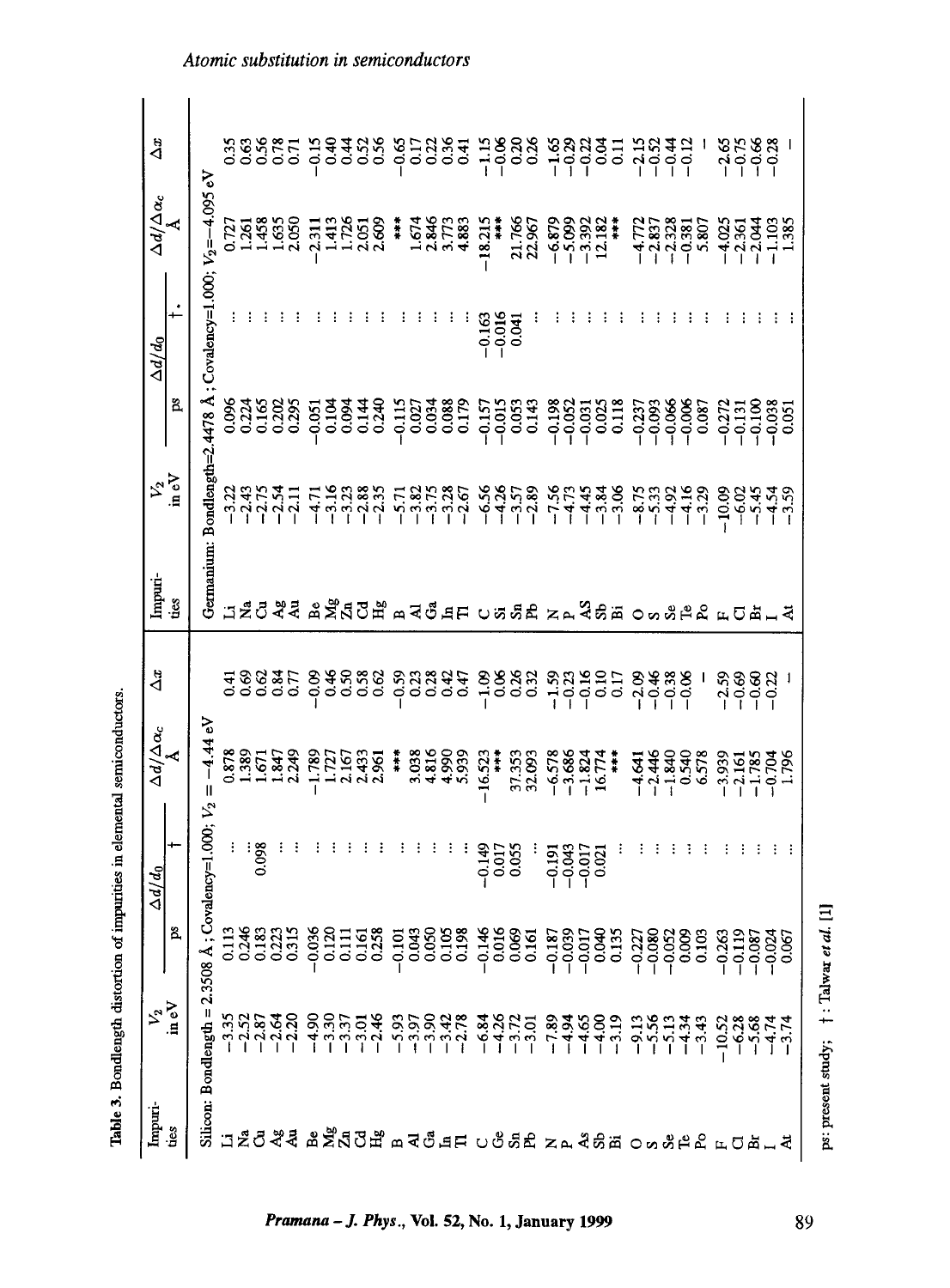| 533 <del>3</del><br>735<br>17,000<br>$\frac{14}{0.15}$<br>538888<br>1999<br>$-143$<br>$-0.33$<br>$-0.33$<br>$\frac{33322}{1111}$<br>$\frac{838}{300}$<br>$-0.87$<br>$\begin{array}{c} 4.048 \\ 4.048 \\ 1.111 \end{array}$<br>0.3 <sup>2</sup><br>$-0.93$<br>$-0.37$<br>$\ddot{\circ}$<br>4.1 eV<br>0.186<br>0.904<br>0.952<br>$\begin{array}{r} 13.088 \\ -0.704 \\ -1.362 \\ -1.362 \\ -2.704 \\ -5.339 \end{array}$<br>4,985<br>$-11.718$<br>$-72.643$<br>$-4.877$<br>$-17.596$<br>$-6.168$<br>$-2.428$<br>$-1.578$<br>$-4.999$<br>1.593<br>2.518<br>$1.075$<br>-1.214<br>1.801<br>1.161<br>19.411<br>0.732<br>1325<br>$-2.385$<br>3.164<br>$\ddot{x}$<br>$-1.669$<br>$-0.305$<br>$-0.305$<br>0.950<br>.881<br>4.573<br>1.63<br>$-2.189$<br>$V_2 = -4$<br>Å; Covalency=0.9095;<br>$-0.114$<br>0.041<br>$-0.045$<br>0.041<br>$-0.217$<br>0.025<br>$-0.037$<br>$0.008$<br>$-0.025$<br>$-0.253$<br>$-0.065$<br>0.074<br>0.041<br>$-0.12^{2}$<br>Ä<br>$-0.176$<br>$-0.023$<br>$0.057$<br>$0.150$<br>$\begin{array}{c} 0.019 \\ 0.133 \end{array}$<br>$\begin{array}{r} -0.142 \\ -0.010 \\ 0.045 \\ 0.130 \\ \end{array}$<br>$-0.181$<br>$-0.030$<br>$-0.030$<br>$-0.0103$<br>0.0194<br>0.086<br>0.173<br>0.092<br>0.125<br>$-0.087$<br>0.046<br>0.046<br>0.086<br>0.169<br>-0.220<br>-0.068<br>-0.040<br>-0.023<br>$-0.129$<br>$-0.259$<br>$\begin{array}{r} -0.111 \\ -0.071 \\ -0.011 \\ -0.080 \\ -0.080 \\ \end{array}$<br>0.117<br>.4463<br>GaAs: Bondlength=2.<br>$5,300$<br>$-3,75$<br>$-1,75$<br>$-1,75$<br>$\frac{3.96}{2.36}$<br>$-3.86$<br>$-3.07$<br>$-3.65$<br>$-2.98$<br>$-7.12$<br>$45$<br>$75$<br>4.36<br>$-3.01$<br>$-2.52$<br>$-3.17$<br>$-3.54$<br>$-2.85$<br>$-4.96$<br>3.64<br>3.64<br>3.30<br>$-2.73$<br>$-7.01$<br>3.25<br>$-4.57$<br>$-9.55$<br>5.64<br>5.09<br>6.24<br>$-8.21$<br>42<br>$\frac{1}{4}$<br><u>័</u> ទ្ធ ភូមិ ភូមិ<br>$S_1^a$ a<br>ties<br>र्भूट<br>सर्वे<br>$S_{\rm n}{}^a$<br>ំភីមិ<br>နိ<br>$S_{\rm IR}$ <sup>c</sup><br>Å<br>$Sb^a$<br>៓៓៓៓៓៓៓៓៓៓៓៓<br>$\tilde{B}$<br>Sic<br>ş<br>ឌីប៉ី<br>್ತ ಕೆ<br>ă<br>Ĕ<br>$\mathbf{B}^a$<br>ă<br>ρů<br>Ů<br>$\sum_{i=1}^{n}$<br>Ž.<br>ř,<br>$\frac{14}{0.19}$<br>$-1.36$<br>0.07<br>0.33<br>$-1.86$<br>$-0.23$<br>$-2.36$<br>0.34<br>$-0.87$<br>$-0.05$<br>$222$<br>$-0.03$<br>$-0.04$<br>$-0.86$<br>0.29<br>0.40<br>0.17<br>3339<br>2339<br>0.49<br>$-0.37$<br>0.18<br>0.22<br>$-1.37$<br>$-0.28$<br>0.55<br>$-0.15$<br>$\frac{457}{100}$<br>0.23<br>4.355 eV<br>0.158<br>0.8941<br>$-1.510$<br>$-2.216$<br>$-3.366$<br>$-5.961$<br>$-10.494$<br>$-59.318$<br>$-6.573$<br>$-5.601$<br>$-1.655$<br>$-0.700$<br>1.162<br>1.587<br>25.903<br>0.729<br>0.946<br>4.713<br>$\begin{array}{r} 1.634 \\ 1.085 \\ -1.207 \end{array}$<br>$-19.379$<br>3.654<br>6.707<br>$-4,601$<br>$-1.761$<br>$-1.194$<br>0.332<br>2.186<br>1.325<br>4.456<br>3.117<br>10.437<br>$-2.451$<br>59.717<br>2.52<br>Covalency=0.9086;<br>$-0.115$<br>0.038<br>0.038<br>0.068<br>$-0.212$<br>$-0.064$<br>$-0.043$<br>$-0.098$<br>0.051<br>0.064<br>$-0.042$<br>0.030<br>$\overline{0}$<br>$-0.225$<br>ps |                              | $\Delta d/d_0$ |                                            | $\Delta x$ | Impuri- |                      | $\Delta d/d_0$ |                                             | $\Delta x$ |
|------------------------------------------------------------------------------------------------------------------------------------------------------------------------------------------------------------------------------------------------------------------------------------------------------------------------------------------------------------------------------------------------------------------------------------------------------------------------------------------------------------------------------------------------------------------------------------------------------------------------------------------------------------------------------------------------------------------------------------------------------------------------------------------------------------------------------------------------------------------------------------------------------------------------------------------------------------------------------------------------------------------------------------------------------------------------------------------------------------------------------------------------------------------------------------------------------------------------------------------------------------------------------------------------------------------------------------------------------------------------------------------------------------------------------------------------------------------------------------------------------------------------------------------------------------------------------------------------------------------------------------------------------------------------------------------------------------------------------------------------------------------------------------------------------------------------------------------------------------------------------------------------------------------------------------------------------------------------------------------------------------------------------------------------------------------------------------------------------------------------------------------------------------------------------------------------------------------------------------------------------------------------------------------------------------------------------------------------------------------------------------------------------------------------------------------------------------------------------------------------------------------------------------------------------------------------------------------------------------------------------------------------------------------------------------------------------------------------------------------------------------------------------------------------------------------------------------------------------------------------------------------------------------------------------------------------------------------------------------------------------------------------------------------------------------|------------------------------|----------------|--------------------------------------------|------------|---------|----------------------|----------------|---------------------------------------------|------------|
|                                                                                                                                                                                                                                                                                                                                                                                                                                                                                                                                                                                                                                                                                                                                                                                                                                                                                                                                                                                                                                                                                                                                                                                                                                                                                                                                                                                                                                                                                                                                                                                                                                                                                                                                                                                                                                                                                                                                                                                                                                                                                                                                                                                                                                                                                                                                                                                                                                                                                                                                                                                                                                                                                                                                                                                                                                                                                                                                                                                                                                                            |                              |                | $\frac{\Delta d/\Delta \alpha_c}{\Lambda}$ |            |         | $\frac{v_2}{\ln eV}$ |                | $\frac{\Delta d/\Delta \alpha_c}{\text{A}}$ |            |
|                                                                                                                                                                                                                                                                                                                                                                                                                                                                                                                                                                                                                                                                                                                                                                                                                                                                                                                                                                                                                                                                                                                                                                                                                                                                                                                                                                                                                                                                                                                                                                                                                                                                                                                                                                                                                                                                                                                                                                                                                                                                                                                                                                                                                                                                                                                                                                                                                                                                                                                                                                                                                                                                                                                                                                                                                                                                                                                                                                                                                                                            | GaP: Bondlength= $2.3736$ Å; |                |                                            |            |         |                      |                |                                             |            |
|                                                                                                                                                                                                                                                                                                                                                                                                                                                                                                                                                                                                                                                                                                                                                                                                                                                                                                                                                                                                                                                                                                                                                                                                                                                                                                                                                                                                                                                                                                                                                                                                                                                                                                                                                                                                                                                                                                                                                                                                                                                                                                                                                                                                                                                                                                                                                                                                                                                                                                                                                                                                                                                                                                                                                                                                                                                                                                                                                                                                                                                            |                              |                |                                            |            |         |                      |                |                                             |            |
|                                                                                                                                                                                                                                                                                                                                                                                                                                                                                                                                                                                                                                                                                                                                                                                                                                                                                                                                                                                                                                                                                                                                                                                                                                                                                                                                                                                                                                                                                                                                                                                                                                                                                                                                                                                                                                                                                                                                                                                                                                                                                                                                                                                                                                                                                                                                                                                                                                                                                                                                                                                                                                                                                                                                                                                                                                                                                                                                                                                                                                                            |                              |                |                                            |            |         |                      |                |                                             |            |
|                                                                                                                                                                                                                                                                                                                                                                                                                                                                                                                                                                                                                                                                                                                                                                                                                                                                                                                                                                                                                                                                                                                                                                                                                                                                                                                                                                                                                                                                                                                                                                                                                                                                                                                                                                                                                                                                                                                                                                                                                                                                                                                                                                                                                                                                                                                                                                                                                                                                                                                                                                                                                                                                                                                                                                                                                                                                                                                                                                                                                                                            |                              |                |                                            |            |         |                      |                |                                             |            |
|                                                                                                                                                                                                                                                                                                                                                                                                                                                                                                                                                                                                                                                                                                                                                                                                                                                                                                                                                                                                                                                                                                                                                                                                                                                                                                                                                                                                                                                                                                                                                                                                                                                                                                                                                                                                                                                                                                                                                                                                                                                                                                                                                                                                                                                                                                                                                                                                                                                                                                                                                                                                                                                                                                                                                                                                                                                                                                                                                                                                                                                            |                              |                |                                            |            |         |                      |                |                                             |            |
|                                                                                                                                                                                                                                                                                                                                                                                                                                                                                                                                                                                                                                                                                                                                                                                                                                                                                                                                                                                                                                                                                                                                                                                                                                                                                                                                                                                                                                                                                                                                                                                                                                                                                                                                                                                                                                                                                                                                                                                                                                                                                                                                                                                                                                                                                                                                                                                                                                                                                                                                                                                                                                                                                                                                                                                                                                                                                                                                                                                                                                                            |                              |                |                                            |            |         |                      |                |                                             |            |
|                                                                                                                                                                                                                                                                                                                                                                                                                                                                                                                                                                                                                                                                                                                                                                                                                                                                                                                                                                                                                                                                                                                                                                                                                                                                                                                                                                                                                                                                                                                                                                                                                                                                                                                                                                                                                                                                                                                                                                                                                                                                                                                                                                                                                                                                                                                                                                                                                                                                                                                                                                                                                                                                                                                                                                                                                                                                                                                                                                                                                                                            |                              |                |                                            |            |         |                      |                |                                             |            |
|                                                                                                                                                                                                                                                                                                                                                                                                                                                                                                                                                                                                                                                                                                                                                                                                                                                                                                                                                                                                                                                                                                                                                                                                                                                                                                                                                                                                                                                                                                                                                                                                                                                                                                                                                                                                                                                                                                                                                                                                                                                                                                                                                                                                                                                                                                                                                                                                                                                                                                                                                                                                                                                                                                                                                                                                                                                                                                                                                                                                                                                            |                              |                |                                            |            |         |                      |                |                                             |            |
|                                                                                                                                                                                                                                                                                                                                                                                                                                                                                                                                                                                                                                                                                                                                                                                                                                                                                                                                                                                                                                                                                                                                                                                                                                                                                                                                                                                                                                                                                                                                                                                                                                                                                                                                                                                                                                                                                                                                                                                                                                                                                                                                                                                                                                                                                                                                                                                                                                                                                                                                                                                                                                                                                                                                                                                                                                                                                                                                                                                                                                                            |                              |                |                                            |            |         |                      |                |                                             |            |
|                                                                                                                                                                                                                                                                                                                                                                                                                                                                                                                                                                                                                                                                                                                                                                                                                                                                                                                                                                                                                                                                                                                                                                                                                                                                                                                                                                                                                                                                                                                                                                                                                                                                                                                                                                                                                                                                                                                                                                                                                                                                                                                                                                                                                                                                                                                                                                                                                                                                                                                                                                                                                                                                                                                                                                                                                                                                                                                                                                                                                                                            |                              |                |                                            |            |         |                      |                |                                             |            |
|                                                                                                                                                                                                                                                                                                                                                                                                                                                                                                                                                                                                                                                                                                                                                                                                                                                                                                                                                                                                                                                                                                                                                                                                                                                                                                                                                                                                                                                                                                                                                                                                                                                                                                                                                                                                                                                                                                                                                                                                                                                                                                                                                                                                                                                                                                                                                                                                                                                                                                                                                                                                                                                                                                                                                                                                                                                                                                                                                                                                                                                            |                              |                |                                            |            |         |                      |                |                                             |            |
|                                                                                                                                                                                                                                                                                                                                                                                                                                                                                                                                                                                                                                                                                                                                                                                                                                                                                                                                                                                                                                                                                                                                                                                                                                                                                                                                                                                                                                                                                                                                                                                                                                                                                                                                                                                                                                                                                                                                                                                                                                                                                                                                                                                                                                                                                                                                                                                                                                                                                                                                                                                                                                                                                                                                                                                                                                                                                                                                                                                                                                                            |                              |                |                                            |            |         |                      |                |                                             |            |
|                                                                                                                                                                                                                                                                                                                                                                                                                                                                                                                                                                                                                                                                                                                                                                                                                                                                                                                                                                                                                                                                                                                                                                                                                                                                                                                                                                                                                                                                                                                                                                                                                                                                                                                                                                                                                                                                                                                                                                                                                                                                                                                                                                                                                                                                                                                                                                                                                                                                                                                                                                                                                                                                                                                                                                                                                                                                                                                                                                                                                                                            |                              |                |                                            |            |         |                      |                |                                             |            |
|                                                                                                                                                                                                                                                                                                                                                                                                                                                                                                                                                                                                                                                                                                                                                                                                                                                                                                                                                                                                                                                                                                                                                                                                                                                                                                                                                                                                                                                                                                                                                                                                                                                                                                                                                                                                                                                                                                                                                                                                                                                                                                                                                                                                                                                                                                                                                                                                                                                                                                                                                                                                                                                                                                                                                                                                                                                                                                                                                                                                                                                            |                              |                |                                            |            |         |                      |                |                                             |            |
|                                                                                                                                                                                                                                                                                                                                                                                                                                                                                                                                                                                                                                                                                                                                                                                                                                                                                                                                                                                                                                                                                                                                                                                                                                                                                                                                                                                                                                                                                                                                                                                                                                                                                                                                                                                                                                                                                                                                                                                                                                                                                                                                                                                                                                                                                                                                                                                                                                                                                                                                                                                                                                                                                                                                                                                                                                                                                                                                                                                                                                                            |                              |                |                                            |            |         |                      |                |                                             |            |
|                                                                                                                                                                                                                                                                                                                                                                                                                                                                                                                                                                                                                                                                                                                                                                                                                                                                                                                                                                                                                                                                                                                                                                                                                                                                                                                                                                                                                                                                                                                                                                                                                                                                                                                                                                                                                                                                                                                                                                                                                                                                                                                                                                                                                                                                                                                                                                                                                                                                                                                                                                                                                                                                                                                                                                                                                                                                                                                                                                                                                                                            |                              |                |                                            |            |         |                      |                |                                             |            |
|                                                                                                                                                                                                                                                                                                                                                                                                                                                                                                                                                                                                                                                                                                                                                                                                                                                                                                                                                                                                                                                                                                                                                                                                                                                                                                                                                                                                                                                                                                                                                                                                                                                                                                                                                                                                                                                                                                                                                                                                                                                                                                                                                                                                                                                                                                                                                                                                                                                                                                                                                                                                                                                                                                                                                                                                                                                                                                                                                                                                                                                            |                              |                |                                            |            |         |                      |                |                                             |            |
|                                                                                                                                                                                                                                                                                                                                                                                                                                                                                                                                                                                                                                                                                                                                                                                                                                                                                                                                                                                                                                                                                                                                                                                                                                                                                                                                                                                                                                                                                                                                                                                                                                                                                                                                                                                                                                                                                                                                                                                                                                                                                                                                                                                                                                                                                                                                                                                                                                                                                                                                                                                                                                                                                                                                                                                                                                                                                                                                                                                                                                                            |                              |                |                                            |            |         |                      |                |                                             |            |
|                                                                                                                                                                                                                                                                                                                                                                                                                                                                                                                                                                                                                                                                                                                                                                                                                                                                                                                                                                                                                                                                                                                                                                                                                                                                                                                                                                                                                                                                                                                                                                                                                                                                                                                                                                                                                                                                                                                                                                                                                                                                                                                                                                                                                                                                                                                                                                                                                                                                                                                                                                                                                                                                                                                                                                                                                                                                                                                                                                                                                                                            |                              |                |                                            |            |         |                      |                |                                             |            |
|                                                                                                                                                                                                                                                                                                                                                                                                                                                                                                                                                                                                                                                                                                                                                                                                                                                                                                                                                                                                                                                                                                                                                                                                                                                                                                                                                                                                                                                                                                                                                                                                                                                                                                                                                                                                                                                                                                                                                                                                                                                                                                                                                                                                                                                                                                                                                                                                                                                                                                                                                                                                                                                                                                                                                                                                                                                                                                                                                                                                                                                            |                              |                |                                            |            |         |                      |                |                                             |            |
|                                                                                                                                                                                                                                                                                                                                                                                                                                                                                                                                                                                                                                                                                                                                                                                                                                                                                                                                                                                                                                                                                                                                                                                                                                                                                                                                                                                                                                                                                                                                                                                                                                                                                                                                                                                                                                                                                                                                                                                                                                                                                                                                                                                                                                                                                                                                                                                                                                                                                                                                                                                                                                                                                                                                                                                                                                                                                                                                                                                                                                                            |                              |                |                                            |            |         |                      |                |                                             |            |
|                                                                                                                                                                                                                                                                                                                                                                                                                                                                                                                                                                                                                                                                                                                                                                                                                                                                                                                                                                                                                                                                                                                                                                                                                                                                                                                                                                                                                                                                                                                                                                                                                                                                                                                                                                                                                                                                                                                                                                                                                                                                                                                                                                                                                                                                                                                                                                                                                                                                                                                                                                                                                                                                                                                                                                                                                                                                                                                                                                                                                                                            |                              |                |                                            |            |         |                      |                |                                             |            |
|                                                                                                                                                                                                                                                                                                                                                                                                                                                                                                                                                                                                                                                                                                                                                                                                                                                                                                                                                                                                                                                                                                                                                                                                                                                                                                                                                                                                                                                                                                                                                                                                                                                                                                                                                                                                                                                                                                                                                                                                                                                                                                                                                                                                                                                                                                                                                                                                                                                                                                                                                                                                                                                                                                                                                                                                                                                                                                                                                                                                                                                            |                              |                |                                            |            |         |                      |                |                                             |            |
|                                                                                                                                                                                                                                                                                                                                                                                                                                                                                                                                                                                                                                                                                                                                                                                                                                                                                                                                                                                                                                                                                                                                                                                                                                                                                                                                                                                                                                                                                                                                                                                                                                                                                                                                                                                                                                                                                                                                                                                                                                                                                                                                                                                                                                                                                                                                                                                                                                                                                                                                                                                                                                                                                                                                                                                                                                                                                                                                                                                                                                                            |                              |                |                                            |            |         |                      |                |                                             |            |
|                                                                                                                                                                                                                                                                                                                                                                                                                                                                                                                                                                                                                                                                                                                                                                                                                                                                                                                                                                                                                                                                                                                                                                                                                                                                                                                                                                                                                                                                                                                                                                                                                                                                                                                                                                                                                                                                                                                                                                                                                                                                                                                                                                                                                                                                                                                                                                                                                                                                                                                                                                                                                                                                                                                                                                                                                                                                                                                                                                                                                                                            |                              |                |                                            |            |         |                      |                |                                             |            |
|                                                                                                                                                                                                                                                                                                                                                                                                                                                                                                                                                                                                                                                                                                                                                                                                                                                                                                                                                                                                                                                                                                                                                                                                                                                                                                                                                                                                                                                                                                                                                                                                                                                                                                                                                                                                                                                                                                                                                                                                                                                                                                                                                                                                                                                                                                                                                                                                                                                                                                                                                                                                                                                                                                                                                                                                                                                                                                                                                                                                                                                            |                              |                |                                            |            |         |                      |                |                                             |            |
|                                                                                                                                                                                                                                                                                                                                                                                                                                                                                                                                                                                                                                                                                                                                                                                                                                                                                                                                                                                                                                                                                                                                                                                                                                                                                                                                                                                                                                                                                                                                                                                                                                                                                                                                                                                                                                                                                                                                                                                                                                                                                                                                                                                                                                                                                                                                                                                                                                                                                                                                                                                                                                                                                                                                                                                                                                                                                                                                                                                                                                                            |                              |                |                                            |            |         |                      |                |                                             |            |
|                                                                                                                                                                                                                                                                                                                                                                                                                                                                                                                                                                                                                                                                                                                                                                                                                                                                                                                                                                                                                                                                                                                                                                                                                                                                                                                                                                                                                                                                                                                                                                                                                                                                                                                                                                                                                                                                                                                                                                                                                                                                                                                                                                                                                                                                                                                                                                                                                                                                                                                                                                                                                                                                                                                                                                                                                                                                                                                                                                                                                                                            |                              |                |                                            |            |         |                      |                |                                             |            |
|                                                                                                                                                                                                                                                                                                                                                                                                                                                                                                                                                                                                                                                                                                                                                                                                                                                                                                                                                                                                                                                                                                                                                                                                                                                                                                                                                                                                                                                                                                                                                                                                                                                                                                                                                                                                                                                                                                                                                                                                                                                                                                                                                                                                                                                                                                                                                                                                                                                                                                                                                                                                                                                                                                                                                                                                                                                                                                                                                                                                                                                            |                              |                |                                            |            |         |                      |                |                                             |            |
|                                                                                                                                                                                                                                                                                                                                                                                                                                                                                                                                                                                                                                                                                                                                                                                                                                                                                                                                                                                                                                                                                                                                                                                                                                                                                                                                                                                                                                                                                                                                                                                                                                                                                                                                                                                                                                                                                                                                                                                                                                                                                                                                                                                                                                                                                                                                                                                                                                                                                                                                                                                                                                                                                                                                                                                                                                                                                                                                                                                                                                                            |                              |                |                                            |            |         |                      |                |                                             |            |
|                                                                                                                                                                                                                                                                                                                                                                                                                                                                                                                                                                                                                                                                                                                                                                                                                                                                                                                                                                                                                                                                                                                                                                                                                                                                                                                                                                                                                                                                                                                                                                                                                                                                                                                                                                                                                                                                                                                                                                                                                                                                                                                                                                                                                                                                                                                                                                                                                                                                                                                                                                                                                                                                                                                                                                                                                                                                                                                                                                                                                                                            |                              |                |                                            |            |         |                      |                |                                             |            |
|                                                                                                                                                                                                                                                                                                                                                                                                                                                                                                                                                                                                                                                                                                                                                                                                                                                                                                                                                                                                                                                                                                                                                                                                                                                                                                                                                                                                                                                                                                                                                                                                                                                                                                                                                                                                                                                                                                                                                                                                                                                                                                                                                                                                                                                                                                                                                                                                                                                                                                                                                                                                                                                                                                                                                                                                                                                                                                                                                                                                                                                            |                              |                |                                            |            |         |                      |                |                                             |            |
|                                                                                                                                                                                                                                                                                                                                                                                                                                                                                                                                                                                                                                                                                                                                                                                                                                                                                                                                                                                                                                                                                                                                                                                                                                                                                                                                                                                                                                                                                                                                                                                                                                                                                                                                                                                                                                                                                                                                                                                                                                                                                                                                                                                                                                                                                                                                                                                                                                                                                                                                                                                                                                                                                                                                                                                                                                                                                                                                                                                                                                                            |                              |                |                                            |            |         |                      |                |                                             |            |
|                                                                                                                                                                                                                                                                                                                                                                                                                                                                                                                                                                                                                                                                                                                                                                                                                                                                                                                                                                                                                                                                                                                                                                                                                                                                                                                                                                                                                                                                                                                                                                                                                                                                                                                                                                                                                                                                                                                                                                                                                                                                                                                                                                                                                                                                                                                                                                                                                                                                                                                                                                                                                                                                                                                                                                                                                                                                                                                                                                                                                                                            |                              |                |                                            |            |         |                      |                |                                             |            |
|                                                                                                                                                                                                                                                                                                                                                                                                                                                                                                                                                                                                                                                                                                                                                                                                                                                                                                                                                                                                                                                                                                                                                                                                                                                                                                                                                                                                                                                                                                                                                                                                                                                                                                                                                                                                                                                                                                                                                                                                                                                                                                                                                                                                                                                                                                                                                                                                                                                                                                                                                                                                                                                                                                                                                                                                                                                                                                                                                                                                                                                            |                              |                |                                            |            |         |                      |                |                                             |            |
|                                                                                                                                                                                                                                                                                                                                                                                                                                                                                                                                                                                                                                                                                                                                                                                                                                                                                                                                                                                                                                                                                                                                                                                                                                                                                                                                                                                                                                                                                                                                                                                                                                                                                                                                                                                                                                                                                                                                                                                                                                                                                                                                                                                                                                                                                                                                                                                                                                                                                                                                                                                                                                                                                                                                                                                                                                                                                                                                                                                                                                                            |                              |                |                                            |            |         |                      |                |                                             |            |
|                                                                                                                                                                                                                                                                                                                                                                                                                                                                                                                                                                                                                                                                                                                                                                                                                                                                                                                                                                                                                                                                                                                                                                                                                                                                                                                                                                                                                                                                                                                                                                                                                                                                                                                                                                                                                                                                                                                                                                                                                                                                                                                                                                                                                                                                                                                                                                                                                                                                                                                                                                                                                                                                                                                                                                                                                                                                                                                                                                                                                                                            |                              |                |                                            |            |         |                      |                |                                             |            |

90

Table 4. Bondlength distortion of impurities in III-V compounds.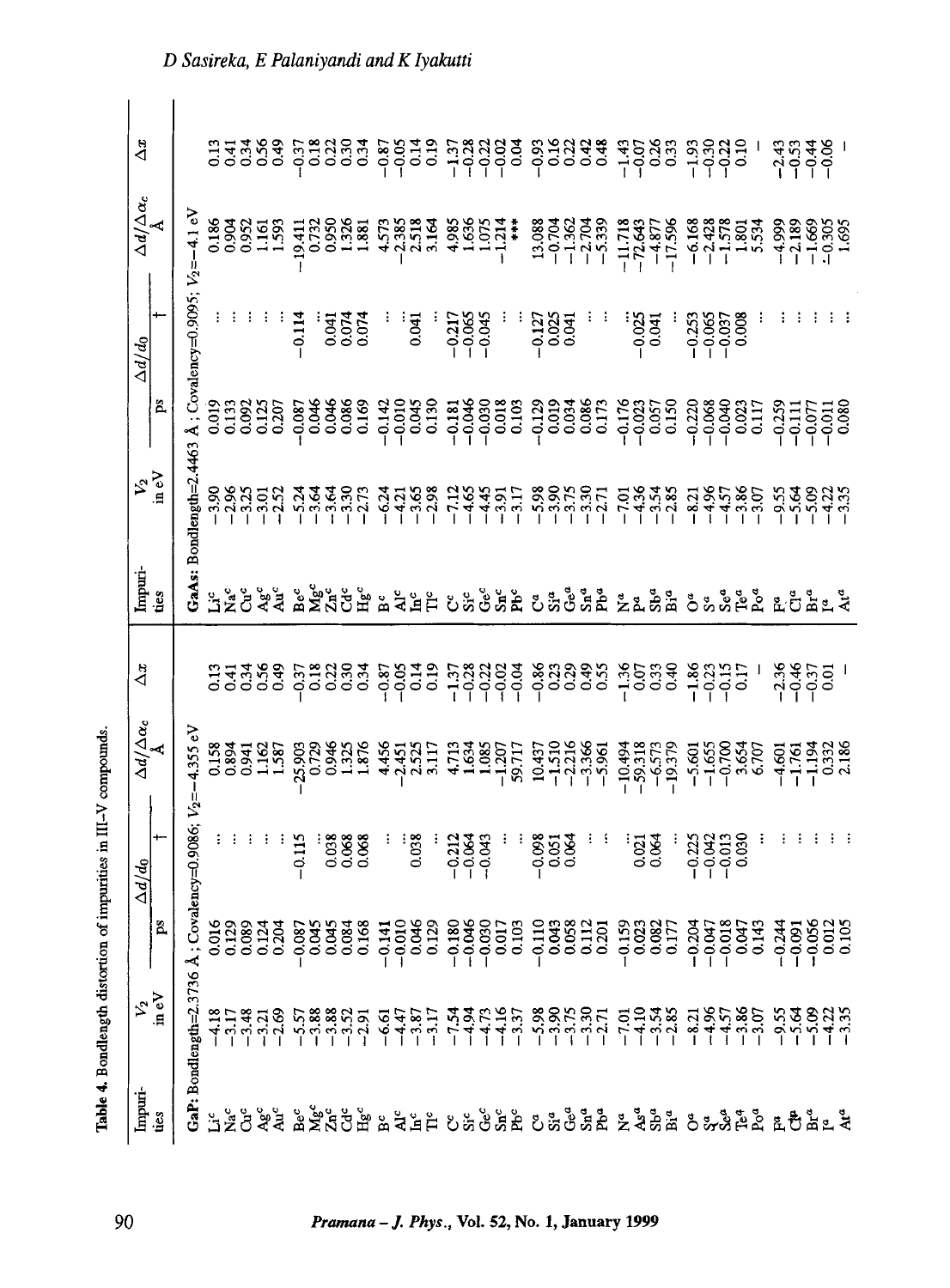|                                                             | GaSb: Bondlength=2.6346 Å; Covalency=0.9380; |         | $V_2 = -3.535$ eV |                                                         | nP: Bondlength=2.518                                                                     |                  | A: Covalency=0.8657: $V_2$ = | 3.87 eV |                                                                           |
|-------------------------------------------------------------|----------------------------------------------|---------|-------------------|---------------------------------------------------------|------------------------------------------------------------------------------------------|------------------|------------------------------|---------|---------------------------------------------------------------------------|
|                                                             |                                              |         |                   |                                                         |                                                                                          |                  |                              |         |                                                                           |
|                                                             |                                              |         |                   |                                                         |                                                                                          |                  |                              |         |                                                                           |
|                                                             |                                              |         |                   |                                                         |                                                                                          |                  |                              |         |                                                                           |
|                                                             |                                              |         |                   |                                                         |                                                                                          |                  |                              |         | 99988<br>99988                                                            |
|                                                             |                                              |         | 3389112500        |                                                         |                                                                                          | 888555<br>000000 |                              |         |                                                                           |
|                                                             |                                              |         |                   |                                                         |                                                                                          |                  |                              |         |                                                                           |
|                                                             |                                              |         |                   |                                                         |                                                                                          |                  |                              |         |                                                                           |
|                                                             |                                              |         |                   |                                                         |                                                                                          |                  |                              |         |                                                                           |
|                                                             |                                              |         |                   |                                                         |                                                                                          |                  |                              |         |                                                                           |
|                                                             |                                              |         |                   |                                                         |                                                                                          |                  |                              |         |                                                                           |
|                                                             |                                              |         |                   |                                                         |                                                                                          |                  |                              |         |                                                                           |
|                                                             |                                              |         |                   |                                                         |                                                                                          |                  |                              |         |                                                                           |
|                                                             |                                              | я.<br>Э |                   |                                                         |                                                                                          |                  |                              |         |                                                                           |
|                                                             |                                              |         |                   |                                                         |                                                                                          |                  |                              |         |                                                                           |
|                                                             |                                              |         |                   |                                                         |                                                                                          |                  |                              |         |                                                                           |
|                                                             |                                              |         |                   |                                                         |                                                                                          |                  |                              |         |                                                                           |
|                                                             |                                              |         |                   |                                                         |                                                                                          |                  |                              |         |                                                                           |
|                                                             |                                              |         |                   |                                                         |                                                                                          |                  |                              |         |                                                                           |
|                                                             |                                              |         |                   |                                                         |                                                                                          |                  |                              |         |                                                                           |
|                                                             |                                              |         |                   |                                                         |                                                                                          |                  |                              |         |                                                                           |
|                                                             |                                              |         |                   |                                                         |                                                                                          |                  |                              |         |                                                                           |
|                                                             |                                              |         |                   |                                                         |                                                                                          |                  |                              |         |                                                                           |
|                                                             |                                              |         |                   |                                                         |                                                                                          |                  |                              |         |                                                                           |
|                                                             |                                              |         |                   |                                                         |                                                                                          |                  |                              |         |                                                                           |
|                                                             |                                              |         |                   |                                                         |                                                                                          |                  |                              |         |                                                                           |
|                                                             |                                              |         |                   |                                                         |                                                                                          |                  | 0.024                        |         |                                                                           |
|                                                             |                                              |         |                   |                                                         |                                                                                          |                  |                              |         |                                                                           |
|                                                             |                                              |         |                   |                                                         |                                                                                          |                  |                              |         |                                                                           |
|                                                             |                                              |         |                   |                                                         |                                                                                          |                  |                              |         |                                                                           |
|                                                             |                                              |         |                   |                                                         |                                                                                          |                  |                              |         |                                                                           |
|                                                             |                                              |         |                   |                                                         |                                                                                          |                  |                              |         |                                                                           |
|                                                             |                                              |         |                   |                                                         |                                                                                          |                  |                              |         |                                                                           |
|                                                             |                                              |         |                   |                                                         |                                                                                          |                  |                              |         |                                                                           |
| 그렇으s 좋을 몇 주었다. 못 보기 이 있으면 오 일 없이 이 일 같은 것 같은 것 같은 말 말을 하고 싶 |                                              |         |                   | 그들은 수술 몇 주었습니 분수 없는 이 것으로 오일 어떻게 잘 잘 알고 오 일들을 작성할 것 같다. | ミロおはめ に怒怒には ねなぶこ はなによび 正なな怒ぎ どること みみコルト めのどりり これにちょう こうしょう こうしょう こうしょう こうしょう こうしょうしょうしょう |                  |                              |         | 00000 1000 100000 1000 1000 1000<br>00000 1000 10000 00000 1000 1000 1000 |
|                                                             |                                              |         |                   |                                                         |                                                                                          |                  |                              |         |                                                                           |
|                                                             |                                              |         |                   |                                                         |                                                                                          |                  |                              |         |                                                                           |
|                                                             |                                              |         |                   |                                                         |                                                                                          |                  |                              |         |                                                                           |
|                                                             |                                              |         |                   |                                                         |                                                                                          |                  |                              |         |                                                                           |

Pramana - J. Phys., Vol. 52, No. 1, January 1999

## 91

contd...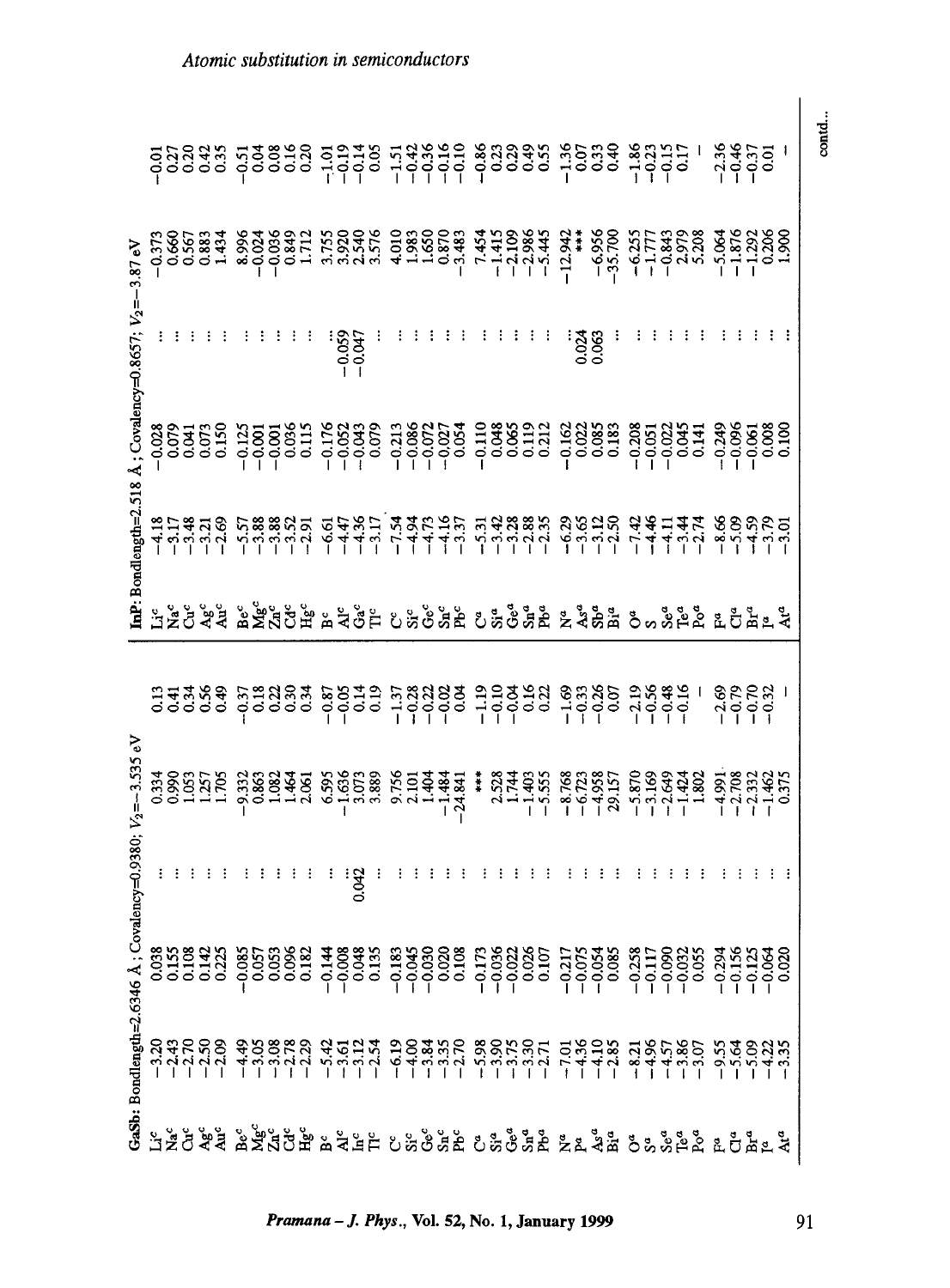| $\Delta x$                                 |                                            |                                                                       |                    |       | <b>spaas</b><br>22333  | $-0.51$ | ρg           | $\frac{8}{3}$<br>$rac{16}{16}$ | 0.20                          |                       |                      |       |                         |                |                                 |                   | 도 - 그리스 - 그리스 - 그리스 - 그리스 - 그리스 - 그리스 - 그리스 - 그리스 - 그리스 - 그리스 - 그리스 - 그리스 - 그리스 - 그리스 - 그리스 - 그리스<br>- 그리스 - 그리스 - 그리스 - 그리스 - 그리스 - 그리스 - 그리스 - 그리스 - 그리스 - 그리스 - 그리스 - 그리스 - 그리스 - 그리스 - 그리스 - 그리스 - 그리스 - 그리스 -<br>- 그리스 - 그리스 |       |                                  |          |           |                      |                                                                    |          |                      |                   |                               |         | $-2.69$<br>$-0.79$               | $-0.32$                       |                            |
|--------------------------------------------|--------------------------------------------|-----------------------------------------------------------------------|--------------------|-------|------------------------|---------|--------------|--------------------------------|-------------------------------|-----------------------|----------------------|-------|-------------------------|----------------|---------------------------------|-------------------|-----------------------------------------------------------------------------------------------------------------------------------------------------------------------------------------------------------------------------------|-------|----------------------------------|----------|-----------|----------------------|--------------------------------------------------------------------|----------|----------------------|-------------------|-------------------------------|---------|----------------------------------|-------------------------------|----------------------------|
| $\frac{\Delta d/\Delta \alpha_c}{\Lambda}$ |                                            |                                                                       | $-0.108$<br>0.753  | 0.681 | 1.516<br>0.958         | 19.718  | 0.167        | 0.135<br>0.944                 | 1.835                         | 5.122                 | 3.115                | 4.557 | 6.709                   | 2.523<br>2.117 |                                 | $-2.933$          | 1.764<br>76.204                                                                                                                                                                                                                   | 1.227 | $-1.201$                         | $-4.708$ |           |                      | $\frac{-10.049}{-7.079}$<br>-5.273<br>13.836                       | $-6.474$ | $-3.345$             |                   | $-2.809$<br>$-1.476$<br>1.409 |         | $-5.463$<br>$-2.873$             |                               |                            |
| $\Delta d/d_0$                             |                                            | <b>inSb:</b> Bondlength=2.8066 Å; Covalency=0.8963; $V_2 = -3.115$ eV |                    |       |                        |         |              |                                |                               |                       | $-0.048$<br>$-0.046$ |       |                         |                |                                 |                   |                                                                                                                                                                                                                                   |       |                                  |          |           | $-0.060$<br>$-0.043$ |                                                                    |          |                      |                   |                               |         |                                  |                               |                            |
|                                            | ð.                                         |                                                                       | $-0.058$           |       | 0.087<br>0.166         | 0.125   | 0.008        | 0.044<br>0.004                 | 0.125                         | $-0.18$               | $-0.046$<br>$-0.053$ | 0.081 | $-0.218$<br>$-0.088$    | $-0.075$       |                                 | $-0.027$<br>0.056 | $-0.176$<br>$-0.034$                                                                                                                                                                                                              |       | 0.030                            | 0.113    |           |                      | $\begin{array}{r} -0.222 \\ -0.077 \\ -0.057 \\ 0.087 \end{array}$ | $-0.264$ | $-0.123$             |                   | $-0.036$<br>0.050             | 0.300   | $-0.163$                         | $-0.132$                      | 0.070                      |
|                                            | $V_2$<br>in eV                             |                                                                       | $-3.20$<br>$-2.43$ | 2.70  | $-2.50$<br>$-2.09$     | 4.49    | 3.05         |                                | $-3.08$<br>$-2.78$<br>$-2.29$ |                       |                      |       | $-6.19$<br>$-4.00$      |                | $-3.35$<br>$-3.35$<br>$-2.70$   |                   | $\frac{7}{11}$ $\frac{7}{11}$ $\frac{8}{11}$ $\frac{8}{11}$ $\frac{8}{11}$ $\frac{8}{11}$ $\frac{8}{11}$ $\frac{8}{11}$ $\frac{8}{11}$ $\frac{8}{11}$ $\frac{8}{11}$ $\frac{8}{11}$ $\frac{8}{11}$ $\frac{8}{11}$ $\frac{8}{11}$  |       |                                  |          |           |                      |                                                                    | $-7.42$  | $-4.46$<br>$-4.11$   |                   | $-3.74$                       |         | $-8.59$<br>$-1.59$               |                               | 3.79<br>9.79               |
| Impuri-                                    | úés                                        |                                                                       | se<br>Sedaa        |       |                        |         |              |                                | <b>A MA</b><br>A MA<br>A H MA | <b>A</b> <sup>c</sup> | Ğř                   |       | ಀಁಀಁ                    | $Ge^c$         |                                 | Snc<br>Phc        | ូនិទំនឹង <sub>និង</sub> និ                                                                                                                                                                                                        |       |                                  |          |           |                      |                                                                    |          |                      |                   |                               |         |                                  |                               | <b>o</b> s s a a a a a a a |
|                                            |                                            |                                                                       |                    |       |                        |         |              |                                |                               |                       |                      |       |                         |                |                                 |                   |                                                                                                                                                                                                                                   |       |                                  |          |           |                      |                                                                    |          |                      |                   |                               |         |                                  |                               |                            |
| $\Delta x$                                 |                                            |                                                                       |                    |       | <b>922332</b><br>22233 | $-0.51$ | $300 - 0.08$ |                                | 0.16                          | $-1.01$<br>$-0.19$    | $-0.14$              |       | $\frac{738890}{100000}$ |                |                                 |                   | $-0.93$                                                                                                                                                                                                                           |       | saas<br>Sada                     |          | $-1.43$   |                      | $-0.33$<br>$-0.33$                                                 | $-1.93$  |                      | 9833<br>000<br>00 |                               | $-2.43$ |                                  | $-0.33$<br>$-0.34$<br>$-0.06$ |                            |
|                                            | $\frac{\Delta d/\Delta \alpha_c}{\Lambda}$ | 3.645 eN                                                              | $-0.314$<br>0.677  | 0.593 | 0.888<br>1.442         | 9.789   | 0.012        | 0.865<br>0.018                 | <b>CL2</b>                    | 3.826                 | 2.530<br>4.003       | 3.656 | 4.173                   | 1.986          | $1.644$<br>$-3.296$<br>$-3.296$ |                   | 8.978<br>8.08.8                                                                                                                                                                                                                   |       | $-1.364$<br>$-2.414$<br>$-4.856$ |          | $-14.813$ | $+ +$                | $-5.081$<br>$-31.017$                                              |          | $-6.947$<br>$-2.569$ | $-1.710$          | 1.491<br>4.375                |         | $-5.533$<br>$-2.322$<br>$-1.774$ |                               | $-0.392$<br>1.47C          |
|                                            | ۰                                          |                                                                       |                    |       |                        |         |              |                                |                               |                       | $-0.046$<br>$-0.057$ |       |                         |                |                                 |                   |                                                                                                                                                                                                                                   |       |                                  |          |           | $-0.023$             |                                                                    |          |                      |                   |                               |         |                                  |                               |                            |
| $\Delta d/d_0$                             | ğ,                                         | Covalency=8656; $V_2$ =-                                              |                    |       |                        |         |              |                                |                               |                       |                      |       |                         |                |                                 |                   |                                                                                                                                                                                                                                   |       |                                  |          |           |                      |                                                                    |          |                      |                   |                               |         |                                  |                               |                            |
|                                            | $\frac{V_2}{\ln eV}$                       | InAs: Bondlength=2.5945 Å                                             |                    |       |                        |         |              |                                |                               |                       |                      |       |                         |                |                                 |                   |                                                                                                                                                                                                                                   |       |                                  |          |           |                      |                                                                    |          |                      |                   |                               |         |                                  |                               |                            |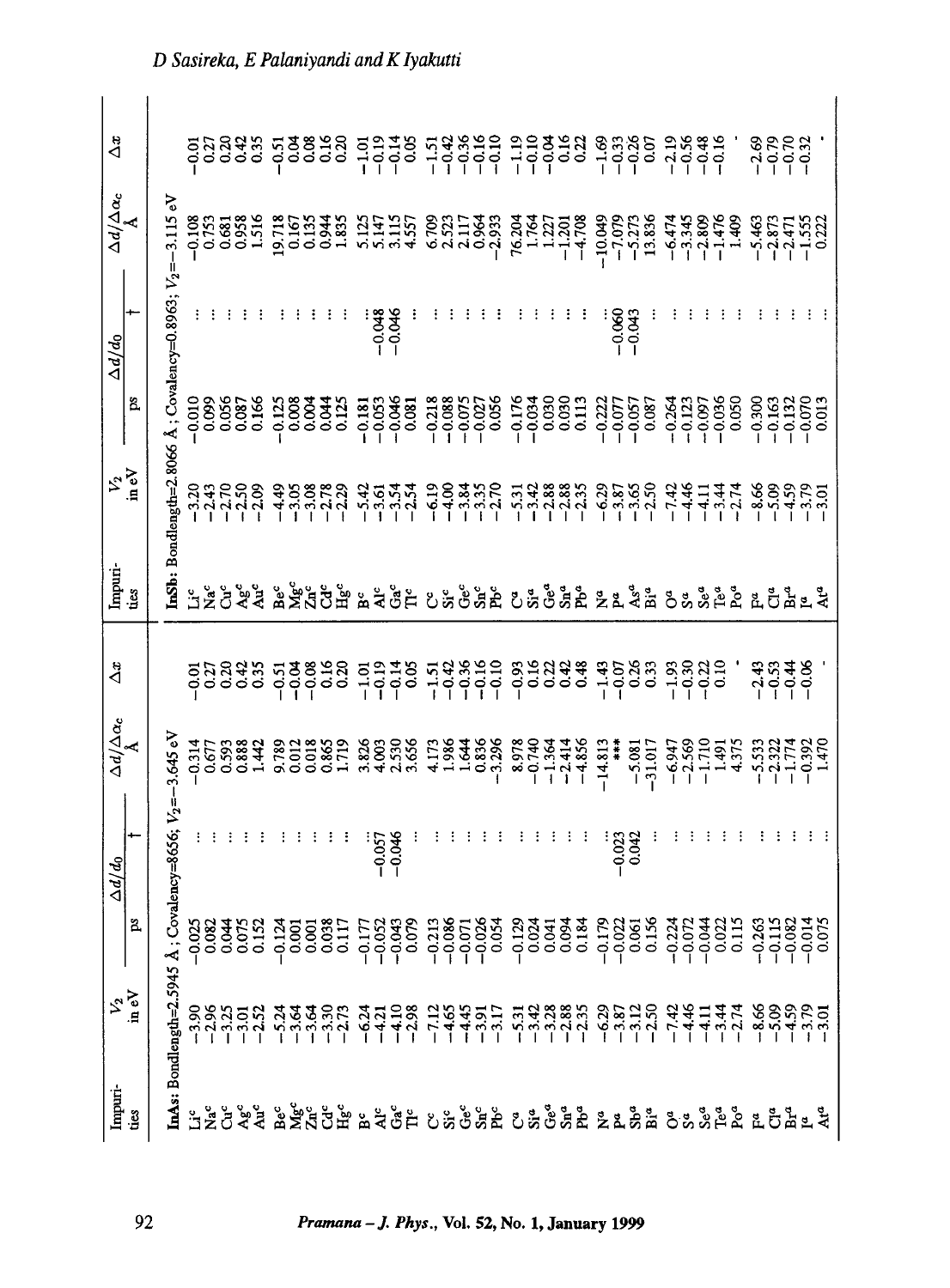|                                                       |  |  |                                  |               |  |                                              |  |                                     |                                                                  |  |  |  |  |  |          | standa doson doso lobos doson lobos lobos.<br>Tassa subsis sobre sintes sobre abenda segio.                                                                                                                                                                                                                                                              |                                |  |  |                                                                                                                                              | $3.548$<br>$7.748$ |                     | contd |
|-------------------------------------------------------|--|--|----------------------------------|---------------|--|----------------------------------------------|--|-------------------------------------|------------------------------------------------------------------|--|--|--|--|--|----------|----------------------------------------------------------------------------------------------------------------------------------------------------------------------------------------------------------------------------------------------------------------------------------------------------------------------------------------------------------|--------------------------------|--|--|----------------------------------------------------------------------------------------------------------------------------------------------|--------------------|---------------------|-------|
| 4.205 eV                                              |  |  | 0398881711                       |               |  |                                              |  |                                     |                                                                  |  |  |  |  |  |          | $\begin{array}{l} \begin{array}{l} \ast \  \  \  \, 3.5253 \\ \ast \  \  \, 3.5253 \\ \ast \  \  \, 2.5254 \\ \ast \  \  \, 2.5258 \\ \ast \  \  \, 2.5258 \\ \ast \  \  \, 2.5258 \\ \ast \  \  \, 2.5258 \\ \ast \  \  \, 2.5258 \\ \ast \  \  \, 2.5258 \\ \ast \  \  \, 2.5258 \\ \ast \  \  \, 2.5258 \\ \ast \  \  \, 2.5258 \\ \ast \  \  \, 2.5$ |                                |  |  |                                                                                                                                              |                    |                     |       |
|                                                       |  |  |                                  |               |  |                                              |  | 0.053                               |                                                                  |  |  |  |  |  | $-0.025$ | 0.045                                                                                                                                                                                                                                                                                                                                                    |                                |  |  |                                                                                                                                              |                    |                     |       |
| AlAs: Bondlength=2.4156 Å; Covalency=0.8992; $V_2$ =- |  |  |                                  |               |  |                                              |  |                                     |                                                                  |  |  |  |  |  |          |                                                                                                                                                                                                                                                                                                                                                          |                                |  |  |                                                                                                                                              |                    |                     |       |
|                                                       |  |  |                                  |               |  |                                              |  |                                     |                                                                  |  |  |  |  |  |          |                                                                                                                                                                                                                                                                                                                                                          |                                |  |  |                                                                                                                                              |                    |                     |       |
|                                                       |  |  |                                  |               |  |                                              |  |                                     |                                                                  |  |  |  |  |  |          | 그늘은 수술 몇 주었으면 보였는 이 것으로도 오일으면 놀고 말을 오 강일도 모임을 것으로                                                                                                                                                                                                                                                                                                        |                                |  |  |                                                                                                                                              |                    |                     |       |
|                                                       |  |  |                                  |               |  |                                              |  |                                     |                                                                  |  |  |  |  |  |          | aesaa dadaa daaa 4daaa daaaa 1aaa 14da<br>aasaa dadaa daaa 4daaa daaaa 1aaa 14da                                                                                                                                                                                                                                                                         |                                |  |  | $-2.36$<br>$-0.37$<br>$-0.37$                                                                                                                |                    |                     |       |
|                                                       |  |  | 0.268<br>0.986<br>1.713<br>1.713 | $\frac{1}{4}$ |  |                                              |  |                                     |                                                                  |  |  |  |  |  |          | 382020 382020 383048 382020 2021<br>382020 382020 383048 382020 384020 394020 395020 395020 395020 395020 395020 3950                                                                                                                                                                                                                                    |                                |  |  | $-6,340$<br>$-1,795$<br>$-1,795$<br>$-1,795$<br>$-1,870$<br>$-1,795$<br>$-1,795$<br>$-1,795$<br>$-1,795$<br>$-1,795$<br>$-1,795$<br>$-1,795$ |                    |                     |       |
| $value_{BCy} = 0.8990; V_2 = -4.465 eV$               |  |  |                                  |               |  |                                              |  | 0.055                               |                                                                  |  |  |  |  |  | 0.025    |                                                                                                                                                                                                                                                                                                                                                          |                                |  |  |                                                                                                                                              |                    |                     |       |
|                                                       |  |  | 038833<br>038833<br>00000        |               |  | $-0.079$<br>0.055<br>0.055<br>0.095<br>0.179 |  | $-0.134$<br>0.009<br>0.056<br>0.140 | n 1787<br>1787 11931 11938<br>1797 11938 1194<br>1797 10930 1198 |  |  |  |  |  |          | $-0.160$<br>$-0.022$<br>$-0.084$<br>$-0.179$                                                                                                                                                                                                                                                                                                             | 0206<br>0303<br>00306<br>00300 |  |  | $-0.346$<br>$-0.093$                                                                                                                         | $-0.058$           | $\frac{1100}{1000}$ |       |
| AlP: Bondlength=2.3442 Å; Cov                         |  |  |                                  |               |  |                                              |  |                                     |                                                                  |  |  |  |  |  |          |                                                                                                                                                                                                                                                                                                                                                          |                                |  |  |                                                                                                                                              |                    |                     |       |
|                                                       |  |  |                                  |               |  |                                              |  |                                     |                                                                  |  |  |  |  |  |          | 그렇으로 몇 몇 몇 명을 좀 좋은 것을 하는 것을 하는 것을 하는 것을 하는 것을 하고 말을 하는다.                                                                                                                                                                                                                                                                                                 |                                |  |  |                                                                                                                                              |                    |                     |       |

Pramana - J. Phys., Vol. 52, No. 1, January 1999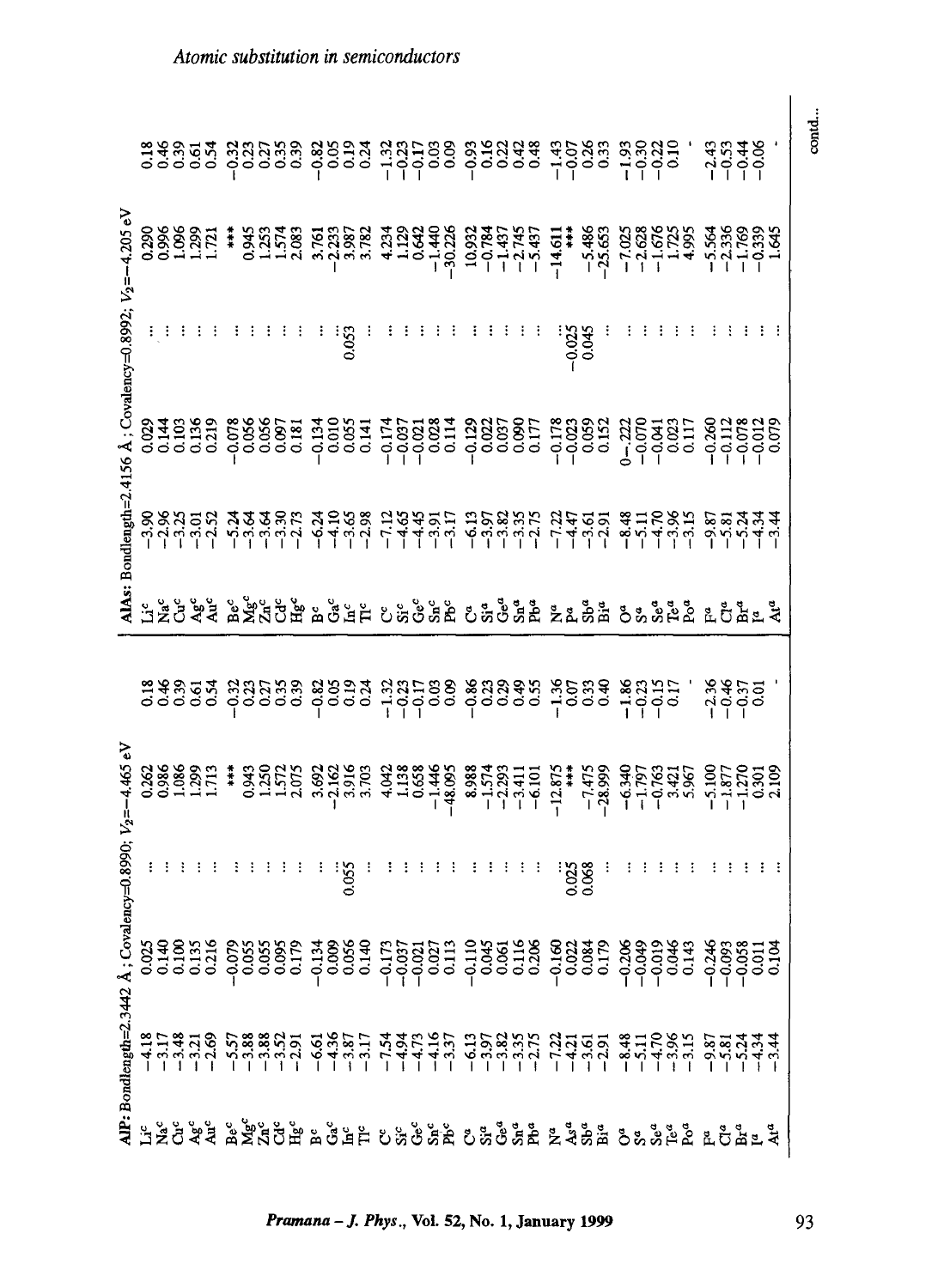| Imputi-<br>ties |                                                                                                                                                                                                                                                                                                   |   | $\Delta d/d_0$ | $\Delta d/\Delta \alpha_c$ | $\Delta x$                                                                            | Impuri.<br>ties                      | $\frac{1}{2}\sum_{i=1}^{N}$   |                                               | $\Delta d/d_0$            | $\Delta d/\Delta \alpha_c$<br>${\rm \AA}$                                                    | Δï                                       |
|-----------------|---------------------------------------------------------------------------------------------------------------------------------------------------------------------------------------------------------------------------------------------------------------------------------------------------|---|----------------|----------------------------|---------------------------------------------------------------------------------------|--------------------------------------|-------------------------------|-----------------------------------------------|---------------------------|----------------------------------------------------------------------------------------------|------------------------------------------|
|                 |                                                                                                                                                                                                                                                                                                   | å |                |                            |                                                                                       |                                      |                               | å                                             |                           |                                                                                              |                                          |
|                 | <b>35</b><br><b>1150:</b> Bondlength=2.6071 Å; C<br><b>1150:</b> Bondlength=2.607<br>12.70<br>12.70<br>12.70<br>12.70<br>12.70<br>14.49<br>13.00<br>13.00<br>14.49<br>13.00<br>13.00<br>13.00<br>13.00<br>13.00<br>13.00<br>13.00<br>13.00<br>13.00<br>2.72<br>13.00<br>2.72<br>13.00<br>2.72<br> |   |                | $-3.61e$                   |                                                                                       |                                      |                               |                                               |                           |                                                                                              |                                          |
|                 |                                                                                                                                                                                                                                                                                                   |   |                |                            |                                                                                       |                                      |                               |                                               |                           |                                                                                              |                                          |
|                 |                                                                                                                                                                                                                                                                                                   |   |                |                            |                                                                                       |                                      |                               |                                               |                           |                                                                                              |                                          |
|                 |                                                                                                                                                                                                                                                                                                   |   |                |                            |                                                                                       |                                      |                               |                                               |                           |                                                                                              |                                          |
|                 |                                                                                                                                                                                                                                                                                                   |   |                |                            |                                                                                       |                                      |                               |                                               |                           |                                                                                              |                                          |
|                 |                                                                                                                                                                                                                                                                                                   |   |                |                            |                                                                                       |                                      |                               |                                               |                           |                                                                                              |                                          |
|                 |                                                                                                                                                                                                                                                                                                   |   |                |                            | ដូងខ្លួនដូ ដូងដូងខ្លួ ដូងខ្លួង ដូងដូនខ្ល<br>ដូងខ្លួនដូ ដូងដូងខ្លួ ដូនខ្លួង ដូងដូនខ្លួ | ូឌូ ៖ ៖ ៖ ៖ ៖ ៖ ៖ ៖                  | 1352355 31475<br>195255 31475 | 1783388 8888<br>1783388 88888<br>199900 99900 |                           | ***<br>2203<br>23338<br>1534<br>193564<br>193564<br>18.564                                   | $192823$<br>$19900$<br>$19900$<br>$1990$ |
|                 |                                                                                                                                                                                                                                                                                                   |   |                |                            |                                                                                       |                                      |                               |                                               |                           |                                                                                              |                                          |
|                 |                                                                                                                                                                                                                                                                                                   |   |                |                            |                                                                                       |                                      |                               |                                               | : 0.075<br>0.045<br>0.045 |                                                                                              |                                          |
|                 |                                                                                                                                                                                                                                                                                                   |   |                |                            |                                                                                       |                                      |                               |                                               |                           |                                                                                              |                                          |
|                 |                                                                                                                                                                                                                                                                                                   |   |                |                            |                                                                                       |                                      |                               |                                               |                           |                                                                                              |                                          |
|                 |                                                                                                                                                                                                                                                                                                   |   |                |                            |                                                                                       |                                      |                               |                                               |                           |                                                                                              |                                          |
|                 |                                                                                                                                                                                                                                                                                                   |   |                |                            |                                                                                       |                                      |                               |                                               |                           |                                                                                              |                                          |
|                 |                                                                                                                                                                                                                                                                                                   |   | 0.050          |                            |                                                                                       |                                      |                               |                                               |                           |                                                                                              |                                          |
|                 |                                                                                                                                                                                                                                                                                                   |   |                |                            |                                                                                       |                                      |                               |                                               |                           |                                                                                              |                                          |
|                 |                                                                                                                                                                                                                                                                                                   |   |                |                            |                                                                                       | ូ <sub>ទី ទី</sub> ក្នុង ក្នុង ក្នុង |                               |                                               |                           | $-6,630$<br>$-3,853$<br>$-1,520$<br>$-1,549$<br>$-1,565$<br>$-1,565$<br>$-1,565$<br>$-1,565$ |                                          |
|                 |                                                                                                                                                                                                                                                                                                   |   |                |                            |                                                                                       |                                      |                               |                                               |                           |                                                                                              |                                          |
|                 |                                                                                                                                                                                                                                                                                                   |   |                |                            |                                                                                       |                                      |                               |                                               |                           |                                                                                              |                                          |
|                 |                                                                                                                                                                                                                                                                                                   |   |                |                            |                                                                                       |                                      |                               |                                               |                           |                                                                                              |                                          |
|                 |                                                                                                                                                                                                                                                                                                   |   |                |                            |                                                                                       |                                      |                               |                                               |                           |                                                                                              |                                          |
|                 |                                                                                                                                                                                                                                                                                                   |   |                |                            |                                                                                       |                                      |                               |                                               |                           |                                                                                              |                                          |

<sup>c</sup>-cationic substitution; <sup>a</sup>-anionic substitution; ps: present study; †: Talwar et al [1]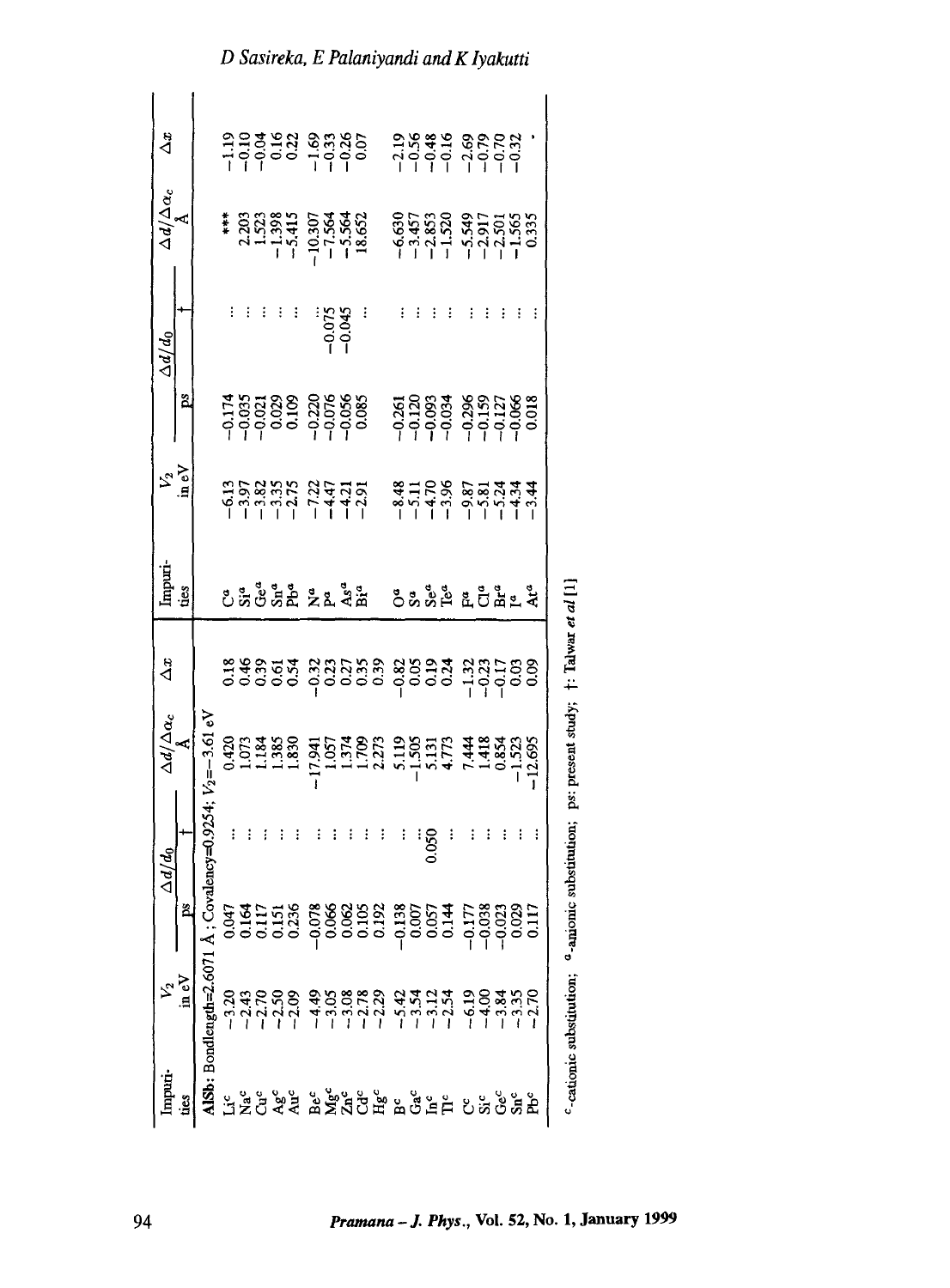| Impuri-             | $\frac{v_2}{\ln eV}$            |                                                                                                                                                                                                                                                                                                                     | $\Delta d/d_0$                   | $\frac{\Delta d/\Delta \alpha_c}{\hbar}$     | $\Delta x$          | Impuri-                      | という                     |                                     | $\Delta d/d_0$                        | $\Delta d/\Delta \alpha_c$       | ˻                          |
|---------------------|---------------------------------|---------------------------------------------------------------------------------------------------------------------------------------------------------------------------------------------------------------------------------------------------------------------------------------------------------------------|----------------------------------|----------------------------------------------|---------------------|------------------------------|-------------------------|-------------------------------------|---------------------------------------|----------------------------------|----------------------------|
| ties                |                                 | 8                                                                                                                                                                                                                                                                                                                   |                                  |                                              |                     | ties                         |                         | ps                                  |                                       |                                  |                            |
|                     | ZnS: Bondlength=2.3325          | ن<br>نه                                                                                                                                                                                                                                                                                                             | ovalency=0.7372; $V_2$ =-4.51 eV |                                              |                     |                              | UnSe: Bondlength=2.4345 |                                     | Å; Covalency=0.7370; $V_2 = -4.14$ eV |                                  |                            |
| $2\frac{c}{Z}$      | $-5.05$<br>$-3.85$              | $-0.82$<br>$-0.62$<br>$-0.634$                                                                                                                                                                                                                                                                                      |                                  | $-1.228$<br>0.779<br>0.849                   | $-0.09$             | $\tilde{L}$                  | $-4.59$                 | $-0.038$                            |                                       | $-1.005$                         | $-0.09$                    |
|                     |                                 |                                                                                                                                                                                                                                                                                                                     |                                  |                                              |                     | $\check{\tilde{\mathbf{z}}}$ | $-3.50$                 | 0.066                               |                                       | 0.807<br>0.875                   |                            |
| ථි                  | $-4.13$                         |                                                                                                                                                                                                                                                                                                                     |                                  |                                              | $\frac{25}{0.12}$   | ಕಿ                           | 3.77                    | 0.036                               |                                       |                                  | $0.19$<br>$0.12$           |
|                     |                                 | $\frac{8}{10}$                                                                                                                                                                                                                                                                                                      |                                  | 1.263                                        | 0.34                |                              |                         | 0.068                               |                                       |                                  |                            |
| ५४°<br>१२           | $-3.81$<br>$-3.19$              | 0.14                                                                                                                                                                                                                                                                                                                |                                  | 1.841                                        | 0.27                | Agc<br>Auc                   | $-3.48$<br>$-2.92$      | 0.143                               |                                       | 1.284                            | 951<br>951                 |
|                     | $-6.36$<br>$-4.55$              | $-0.11$                                                                                                                                                                                                                                                                                                             |                                  | 2.369                                        | $-0.59$             |                              | 5.86                    | $-0.120$                            |                                       | 2.448                            |                            |
|                     |                                 | $-0.00$                                                                                                                                                                                                                                                                                                             |                                  | $-0.321$                                     | $-0.04$             |                              | $\frac{17}{4}$          | $-0.003$                            |                                       | $-0.245$                         | ვ<br>- ი<br>- 1<br>- 1     |
| <u>នំ និង គឺ</u>    | $-4.11$<br>$-3.41$              | $\begin{smallmatrix} 0.3 \\ 0.11 \end{smallmatrix}$                                                                                                                                                                                                                                                                 | 0.038                            | 2.099                                        | 0.08                | ្ធ័<br>កំពុង                 | $-3.7$                  | 0.036                               | 0.037                                 | 2.161                            | 0.08                       |
|                     |                                 |                                                                                                                                                                                                                                                                                                                     | 0.043                            | 2.484                                        | 0.12                |                              | $-3.13$                 | 0.113                               | 6.041                                 | 2.584                            | 0.12                       |
| $\sum_{i=1}^{n}$    | $-7.37$<br>$-5.11$              | $-0.16$                                                                                                                                                                                                                                                                                                             |                                  | 1.781                                        | $-1.09$             | ă                            | $-6.82$                 | $-0.166$                            |                                       | 1.830<br>0.792<br>0.792          | $-1.09$                    |
|                     |                                 | $-0.04$                                                                                                                                                                                                                                                                                                             | $-0.056$                         | 1.081                                        | $-0.27$             | ă                            | 470                     | $-0.046$                            |                                       |                                  | $-0.2$                     |
| ចំ≚ដំ               | $-4.36$<br>$-4.46$<br>$-3.68$   | $-0.03$                                                                                                                                                                                                                                                                                                             | $-0.038$                         | 0.784                                        | $\frac{228}{100}$   | Ga <sup>c</sup>              | $4.5^{\circ}$           | $-0.036$                            |                                       |                                  |                            |
|                     |                                 | $\alpha$                                                                                                                                                                                                                                                                                                            | 0.009                            | $-0.175$                                     |                     | Ě                            | $-4.11$                 | 0.003                               |                                       | $-0.106$<br>39.757               |                            |
|                     |                                 | 0.08                                                                                                                                                                                                                                                                                                                |                                  | 17.223                                       | $-0.03$             | Ĕ                            | $-3.38$                 | 0.080                               |                                       |                                  | 22<br>000<br>000           |
|                     | $-8.30$<br>$-5.56$<br>$-5.33$   | $-0.19$                                                                                                                                                                                                                                                                                                             |                                  | 1.789                                        | $-1.59$             | ប៉ះច័                        | $-7.70$                 | $-0.200$                            |                                       | 1.871<br>0.946<br>0.779          | $-1.59$<br>$-0.54$         |
|                     |                                 | $-0.07$<br>$-0.06$                                                                                                                                                                                                                                                                                                  |                                  | 0.934<br>0.766                               | $-0.50$             |                              | $-5.13$<br>$-4.92$      | $-0.076$<br>$-0.062$                |                                       |                                  |                            |
|                     |                                 |                                                                                                                                                                                                                                                                                                                     |                                  |                                              | $-0.4$              |                              |                         |                                     |                                       |                                  |                            |
|                     |                                 | $\frac{58}{100}$                                                                                                                                                                                                                                                                                                    |                                  | $-1.707$                                     | $-0.28$             | $S_{\rm nc}^{\rm c}$         |                         | $-0.020$                            |                                       |                                  | $-0.24$                    |
|                     |                                 |                                                                                                                                                                                                                                                                                                                     |                                  |                                              |                     |                              | $-4.37$<br>$-3.59$      | 0.055                               |                                       | $0.334$<br>-1.500                | $-0.18$                    |
| บะชะละ ขะชะสะ       | $158$<br>$158$<br>$193$<br>$19$ | $-0.05$                                                                                                                                                                                                                                                                                                             |                                  | $-1.184$<br>-1.925                           | $-0.63$             | ౿ఙఄఄ౿ఄఀౙఄ                    | $-5.32$<br>$-3.37$      | $-0.088$<br>0.081<br>0.099<br>0.159 |                                       | $-1.834$<br>$-1.386$             | $-0.71$<br>0.38            |
|                     |                                 |                                                                                                                                                                                                                                                                                                                     |                                  |                                              |                     |                              |                         |                                     |                                       |                                  |                            |
|                     |                                 | $\frac{1}{2}$ $\frac{1}{2}$ $\frac{3}{2}$ $\frac{3}{2}$ $\frac{3}{2}$ $\frac{3}{2}$ $\frac{3}{2}$ $\frac{3}{2}$ $\frac{3}{2}$ $\frac{3}{2}$ $\frac{3}{2}$ $\frac{3}{2}$ $\frac{3}{2}$ $\frac{3}{2}$ $\frac{3}{2}$ $\frac{3}{2}$ $\frac{3}{2}$ $\frac{3}{2}$ $\frac{3}{2}$ $\frac{3}{2}$ $\frac{3}{2}$ $\frac{3}{2}$ |                                  | $-2.467$                                     | 0.52                |                              | -3.32<br>-3.32<br>--    |                                     |                                       | $-1.870$<br>$-2.586$<br>$-5.348$ | $^{4}$                     |
|                     |                                 |                                                                                                                                                                                                                                                                                                                     |                                  | $-3.102$                                     | 0.72                |                              |                         |                                     |                                       |                                  | 0.64                       |
|                     | n<br>1288<br>1149               |                                                                                                                                                                                                                                                                                                                     |                                  | $-5.992$                                     | 0.78                |                              |                         | 0.265                               |                                       |                                  | $\overline{0.70}$          |
|                     |                                 | $-0.12$                                                                                                                                                                                                                                                                                                             |                                  | $-2.298$<br>$-2.298$<br>$-3.674$<br>$-5.205$ | $-1.13$             | <b>ភីទី</b> ទីទី             | $48838$<br>$99338$      | $-0.147$                            |                                       | 6.039                            | $-1.21$                    |
|                     |                                 |                                                                                                                                                                                                                                                                                                                     | 0.051                            |                                              | $\frac{0.23}{0.30}$ |                              |                         | $\frac{0.025}{0.050}$               |                                       | $-1.008$<br>$-2.245$             |                            |
|                     |                                 | 00815<br>0000                                                                                                                                                                                                                                                                                                       | 0.077<br>0.124                   |                                              |                     |                              |                         |                                     |                                       |                                  | 1128<br>1128               |
|                     | $38484$<br>$1111$               | 0.27                                                                                                                                                                                                                                                                                                                |                                  |                                              | 0.56                |                              |                         | 0.120                               |                                       | $-4.110$                         |                            |
|                     |                                 |                                                                                                                                                                                                                                                                                                                     |                                  | $-24.073$                                    | 0.63                | $\ddot{B}$                   | $-2.44$                 | 0.227                               |                                       | $-20.984$                        | 0.55                       |
| 223222              | $-7.63$                         | $-0.17$                                                                                                                                                                                                                                                                                                             |                                  | 22.536                                       | $\frac{63}{0.08}$   | ಂ<br>೧೮೬                     | $-7.63$                 | $-0.198$                            |                                       | 26.503                           | $-1.71$<br>$-0.08$<br>0.32 |
|                     | $-4.14$                         | 0.03                                                                                                                                                                                                                                                                                                                | 0.034                            | $*$                                          |                     |                              | $-4.51$                 | $-0.031$                            | $-0.367$                              | $\ddot{x}$                       |                            |
|                     | $-3.43$                         |                                                                                                                                                                                                                                                                                                                     | 0.085                            | -23.537<br>12.954                            | 6.40                |                              | $-3.43$                 |                                     | 0.053                                 | $-16.221$                        |                            |
| $P_{\rm o}^{\rm q}$ | $-2.71$                         | 0.21                                                                                                                                                                                                                                                                                                                |                                  |                                              |                     | $P_0^a$                      | $-2.71$                 | 0.17                                |                                       | 11.058                           |                            |
| ឌី ប៊ី              | $-8.97$                         | $-0.21$                                                                                                                                                                                                                                                                                                             |                                  | $-40.739$<br>$-2.695$                        | $-2.13$<br>$-0.23$  | å,                           | $-8.97$<br>$-5.18$      | $-0.240$                            |                                       | $-47.625$                        | 1932<br>4999               |
|                     | $-5.18$                         | $-0.05$                                                                                                                                                                                                                                                                                                             |                                  |                                              |                     | ចំ                           |                         | $-0.080$                            |                                       | $-4.476$<br>$-2.588$             |                            |
|                     | $-4.66$                         | $-0.01$                                                                                                                                                                                                                                                                                                             |                                  | $-0.697$                                     | $-0.25$             | ٩ť                           | $-4.66$                 | $-0.043$                            |                                       |                                  |                            |
| ក្កី ក្នុ<br>ក្នុង  | $-3.81$<br>$-2.99$              | $rac{8}{0.1}$                                                                                                                                                                                                                                                                                                       |                                  | 4.570                                        |                     | $\mathbf{e}$                 |                         | 0.03                                |                                       | 2312<br>2312                     |                            |
|                     |                                 |                                                                                                                                                                                                                                                                                                                     |                                  | 4.539                                        |                     | Åta                          |                         | 0.133                               |                                       | 3.677                            |                            |

Table 5. Bondlength distortion of impurities in II-VI compounds.

contd...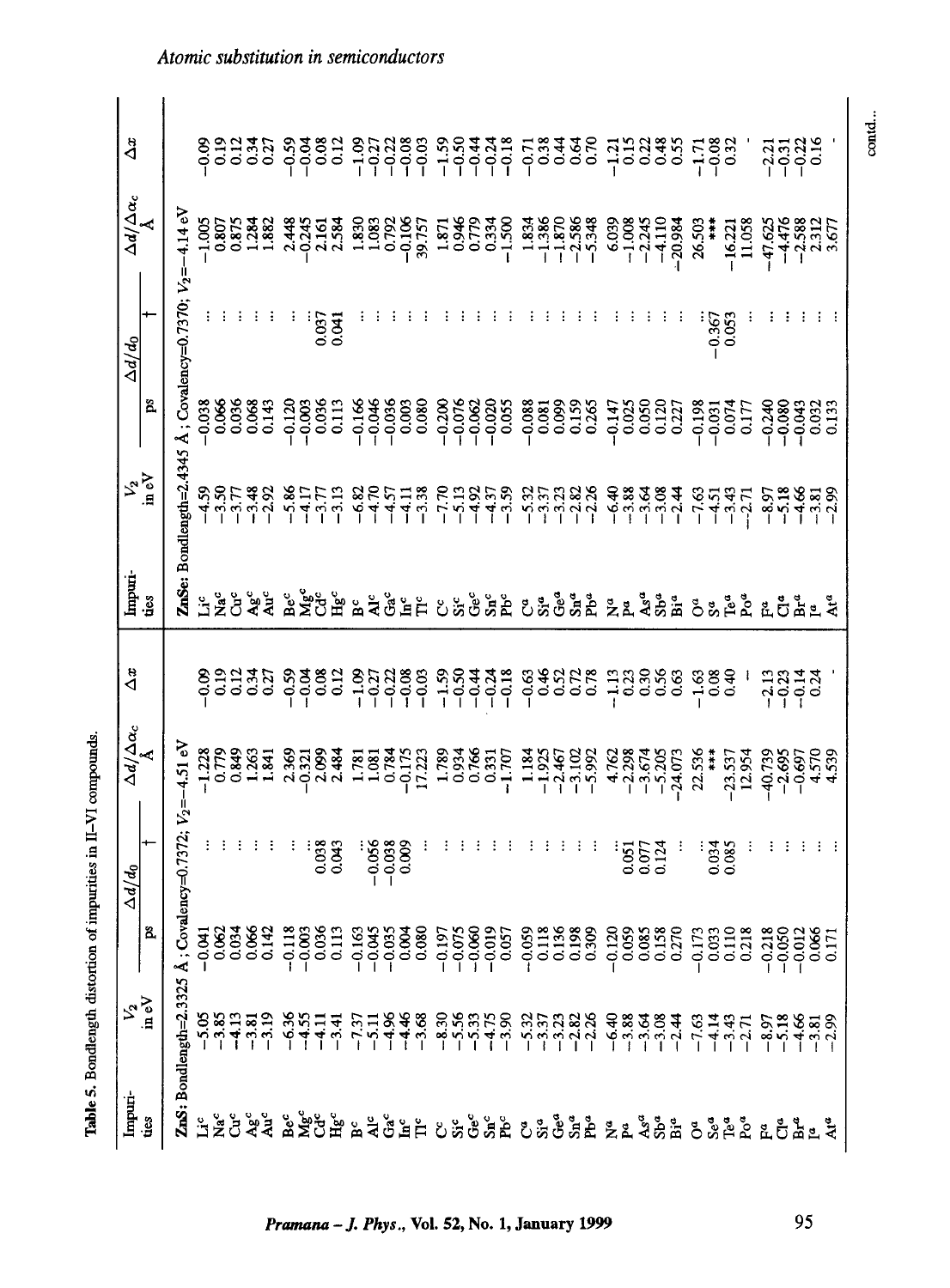| Impuri-                                                                                | $V_2$ in eV                                                                                                                                           |    | $\Delta d/d_0$             | $\frac{\Delta d/\Delta \alpha_c}{\hbar}$                            | $\Delta x$                  | Impuri-<br>tes          | $\frac{V_2}{\ln eV}$                                 |                                                                   | $\Delta d/d_0$                          |                                                                          | $\Delta x$                                                                                                                                                      |
|----------------------------------------------------------------------------------------|-------------------------------------------------------------------------------------------------------------------------------------------------------|----|----------------------------|---------------------------------------------------------------------|-----------------------------|-------------------------|------------------------------------------------------|-------------------------------------------------------------------|-----------------------------------------|--------------------------------------------------------------------------|-----------------------------------------------------------------------------------------------------------------------------------------------------------------|
| ties                                                                                   |                                                                                                                                                       | ă, | $\div$                     |                                                                     |                             |                         |                                                      | $\mathbf{p}$                                                      |                                         | $\frac{\Delta d/\overline{\Delta}\alpha_c}{\Lambda}$                     |                                                                                                                                                                 |
|                                                                                        | ZnTe: Bondlength=2.6746 Å;                                                                                                                            |    | Covalency=0.7481; $V_2$ =- | 3.43 eV                                                             |                             |                         | 2dS: Bondlength=2.4433                               |                                                                   | Å : Covalency=0.6976; $V_2 = -4.110$ eV |                                                                          |                                                                                                                                                                 |
|                                                                                        |                                                                                                                                                       |    |                            |                                                                     |                             |                         |                                                      |                                                                   |                                         |                                                                          |                                                                                                                                                                 |
|                                                                                        |                                                                                                                                                       |    |                            | $-0.610$<br>$0.866$                                                 | 000000<br>00000             | $5\frac{c}{Z}$          | $-5.85$                                              | $-0.073$                                                          |                                         | 4,626<br>0.419                                                           | 27788                                                                                                                                                           |
|                                                                                        |                                                                                                                                                       |    |                            | 0.910<br>1.975<br>1.975                                             |                             | å                       | $-4.13$<br>$-3.81$<br>$-3.19$                        | $\begin{array}{c} 0.002 \\ 0.023 \\ 0.01 \end{array}$             |                                         | $-0.083$<br>0.860<br>1.769                                               |                                                                                                                                                                 |
|                                                                                        |                                                                                                                                                       |    |                            |                                                                     |                             | Agc<br>Auc              |                                                      |                                                                   |                                         |                                                                          |                                                                                                                                                                 |
|                                                                                        |                                                                                                                                                       |    |                            |                                                                     |                             |                         |                                                      |                                                                   |                                         |                                                                          |                                                                                                                                                                 |
|                                                                                        |                                                                                                                                                       |    |                            | 2.712                                                               |                             |                         | $-6.36$                                              | $-0.147$                                                          |                                         |                                                                          |                                                                                                                                                                 |
|                                                                                        |                                                                                                                                                       |    |                            | $-0.084$                                                            |                             |                         | $-4.55$                                              | $-0.037$                                                          |                                         |                                                                          |                                                                                                                                                                 |
|                                                                                        |                                                                                                                                                       |    | 0.038                      | 2.310                                                               | $3382$<br>$-0.382$          | <b>ី</b><br>ក្នុង ក្នុង | $\frac{51}{131}$                                     | $-0.073$                                                          | $-0.048$                                | 2300<br>2333<br>2.716                                                    | 57<br>9388<br>999                                                                                                                                               |
|                                                                                        |                                                                                                                                                       |    | 0.042                      |                                                                     |                             |                         |                                                      |                                                                   | 0.004                                   |                                                                          |                                                                                                                                                                 |
|                                                                                        |                                                                                                                                                       |    |                            | 2.056                                                               |                             | ă                       | $-7.37$                                              | $-0.19C$                                                          |                                         | $1.374$<br>$1.374$<br>$1.47$<br>$0.770$                                  |                                                                                                                                                                 |
|                                                                                        |                                                                                                                                                       |    |                            | 1.167                                                               |                             | Åc                      |                                                      | $-0.077$                                                          |                                         |                                                                          |                                                                                                                                                                 |
|                                                                                        |                                                                                                                                                       |    |                            | $0.884$<br>$0.037$                                                  |                             | Ğ                       |                                                      | $-0.067$                                                          |                                         |                                                                          |                                                                                                                                                                 |
|                                                                                        |                                                                                                                                                       |    |                            |                                                                     |                             | Ĕυ                      |                                                      | $-0.030$                                                          |                                         |                                                                          |                                                                                                                                                                 |
|                                                                                        |                                                                                                                                                       |    |                            | $-14.127$                                                           |                             | $\overline{\Pi}^c$      | ロッキー またまたい いっぽい いちょうたい こころかい こうさく こうかん しょうしょう しょうしょう | 0.043                                                             |                                         | $-3.625$                                                                 | $\begin{array}{cccc} 1.78841 & 0.88948 & 0.48948 \\ -1.99941 & 0.99948 & 0.48948 \\ -1.99941 & 0.99948 & 0.489488 \\ -1.99941 & 0.99948 & 0.489488 \end{array}$ |
|                                                                                        |                                                                                                                                                       |    |                            | 2.239<br>1.038<br>0.862                                             |                             | ರಿಕೆ                    |                                                      | $-0.222$                                                          |                                         | 1.33<br>1.138<br>1.02<br>1.02                                            |                                                                                                                                                                 |
|                                                                                        |                                                                                                                                                       |    |                            |                                                                     |                             |                         |                                                      |                                                                   |                                         |                                                                          |                                                                                                                                                                 |
|                                                                                        |                                                                                                                                                       |    |                            |                                                                     |                             | Gec                     |                                                      | $-0.105$<br>$-0.091$<br>$-0.052$                                  |                                         |                                                                          |                                                                                                                                                                 |
|                                                                                        |                                                                                                                                                       |    |                            | 0.404                                                               |                             | Sn <sup>c</sup>         |                                                      |                                                                   |                                         |                                                                          |                                                                                                                                                                 |
|                                                                                        |                                                                                                                                                       |    |                            | $-1.125$                                                            |                             | $Pb$ c                  |                                                      | 0.020                                                             |                                         | $-0.417$<br>$-1.098$<br>$-1.7483$<br>$-1.7483$<br>$-1.7483$<br>$-1.7483$ |                                                                                                                                                                 |
|                                                                                        |                                                                                                                                                       |    |                            | 3.720                                                               |                             | C <sub>a</sub>          |                                                      | $-0.056$<br>0.126<br>0.146<br>0.331<br>0.331                      |                                         |                                                                          |                                                                                                                                                                 |
|                                                                                        |                                                                                                                                                       |    |                            |                                                                     |                             |                         |                                                      |                                                                   |                                         |                                                                          |                                                                                                                                                                 |
|                                                                                        |                                                                                                                                                       |    |                            |                                                                     |                             | ತೆ                      |                                                      |                                                                   |                                         |                                                                          |                                                                                                                                                                 |
|                                                                                        |                                                                                                                                                       |    |                            |                                                                     |                             | $Sn^a$                  |                                                      |                                                                   |                                         |                                                                          |                                                                                                                                                                 |
|                                                                                        |                                                                                                                                                       |    |                            | $-0.135$<br>$-0.519$<br>$-1.492$<br>$-1.247$                        |                             |                         |                                                      |                                                                   |                                         |                                                                          |                                                                                                                                                                 |
|                                                                                        |                                                                                                                                                       |    |                            | 11.179<br>2.469                                                     | $-1.53$<br>$-0.17$          | <b>Z</b> <sub>a</sub>   |                                                      | $-0.120$<br>0.060<br>0.087<br>0.162<br>0.273                      |                                         | $4.566$<br>$-2.455$<br>$-3.990$<br>$-5.807$<br>$-5.522$                  | $\frac{13}{133}$<br>0.38<br>0.56                                                                                                                                |
|                                                                                        |                                                                                                                                                       |    |                            |                                                                     |                             |                         |                                                      |                                                                   |                                         |                                                                          |                                                                                                                                                                 |
|                                                                                        |                                                                                                                                                       |    |                            |                                                                     |                             |                         |                                                      |                                                                   |                                         |                                                                          |                                                                                                                                                                 |
|                                                                                        |                                                                                                                                                       |    |                            | $-1.367$<br>-1.858<br>-24.455                                       | $-0.16$<br>$0.16$<br>$0.23$ | Asa<br>Sha              |                                                      |                                                                   |                                         |                                                                          |                                                                                                                                                                 |
|                                                                                        |                                                                                                                                                       |    |                            |                                                                     |                             |                         |                                                      |                                                                   |                                         |                                                                          | 0.63                                                                                                                                                            |
|                                                                                        |                                                                                                                                                       |    |                            |                                                                     | $-2.03$                     | å                       |                                                      | $-0.174$                                                          |                                         | 19.066<br>74.946                                                         | $\frac{163}{0.30}$                                                                                                                                              |
|                                                                                        |                                                                                                                                                       |    | $-0.098$                   | 93.813<br>--23.515<br>--16.288<br>--                                | $-0.40$<br>$-0.32$          | $S^a_{\mu\sigma}$       |                                                      | 0.033                                                             | 0.036                                   |                                                                          |                                                                                                                                                                 |
|                                                                                        |                                                                                                                                                       |    | $-0.053$                   |                                                                     |                             |                         |                                                      | $\frac{11}{2}$                                                    | 0.087                                   | $-32.333$<br>11.818                                                      |                                                                                                                                                                 |
|                                                                                        |                                                                                                                                                       |    |                            |                                                                     |                             |                         |                                                      | 0.217                                                             |                                         |                                                                          |                                                                                                                                                                 |
|                                                                                        |                                                                                                                                                       |    |                            |                                                                     | $-2.53$                     |                         | $25.85$<br>$25.85$                                   | $-0.219$                                                          |                                         |                                                                          | $-2.13$                                                                                                                                                         |
| ្មី និង្គី និង្គណូ និង្គធ្មើង ស្ពាំង្គី ស្ពាំង្គី និង្គី និង្គ និង្គន្ធី ដូច្នាំ និង្គ | הָאֲפָאָהָ הָאָךָ הָאָפָאָם הָאָפּלָאָקָטָ הָאָלָאָהָ הָאָלָאָלָ הָאָלָאָלָ<br>הְאִיְחָיִן הָלְרֹךְ הָקְרָחָלָ הָקָרְחָלָ הָקָרָה הָלְרֹךְ הָלְרֹחָלָ |    |                            | $\begin{array}{r} 32.724 \\ -6.876 \\ -1.530 \\ -1.442 \end{array}$ | $rac{63}{634}$              | <b>E</b> Che            |                                                      | $\begin{array}{r} -0.051 \\ -0.013 \\ 0.065 \\ 0.169 \end{array}$ |                                         | $-65.200$<br>$-2.879$<br>$-0.800$<br>$+511$<br>$4.532$                   | $\frac{1}{2}$<br>$\frac{1}{4}$<br>$\frac{1}{4}$                                                                                                                 |
|                                                                                        |                                                                                                                                                       |    |                            |                                                                     |                             |                         |                                                      |                                                                   |                                         |                                                                          |                                                                                                                                                                 |
|                                                                                        |                                                                                                                                                       |    |                            |                                                                     |                             | $\mathbf{r}^a$          | सङ्ग<br>नंदन                                         |                                                                   |                                         |                                                                          |                                                                                                                                                                 |
|                                                                                        |                                                                                                                                                       |    |                            |                                                                     |                             |                         |                                                      |                                                                   |                                         |                                                                          |                                                                                                                                                                 |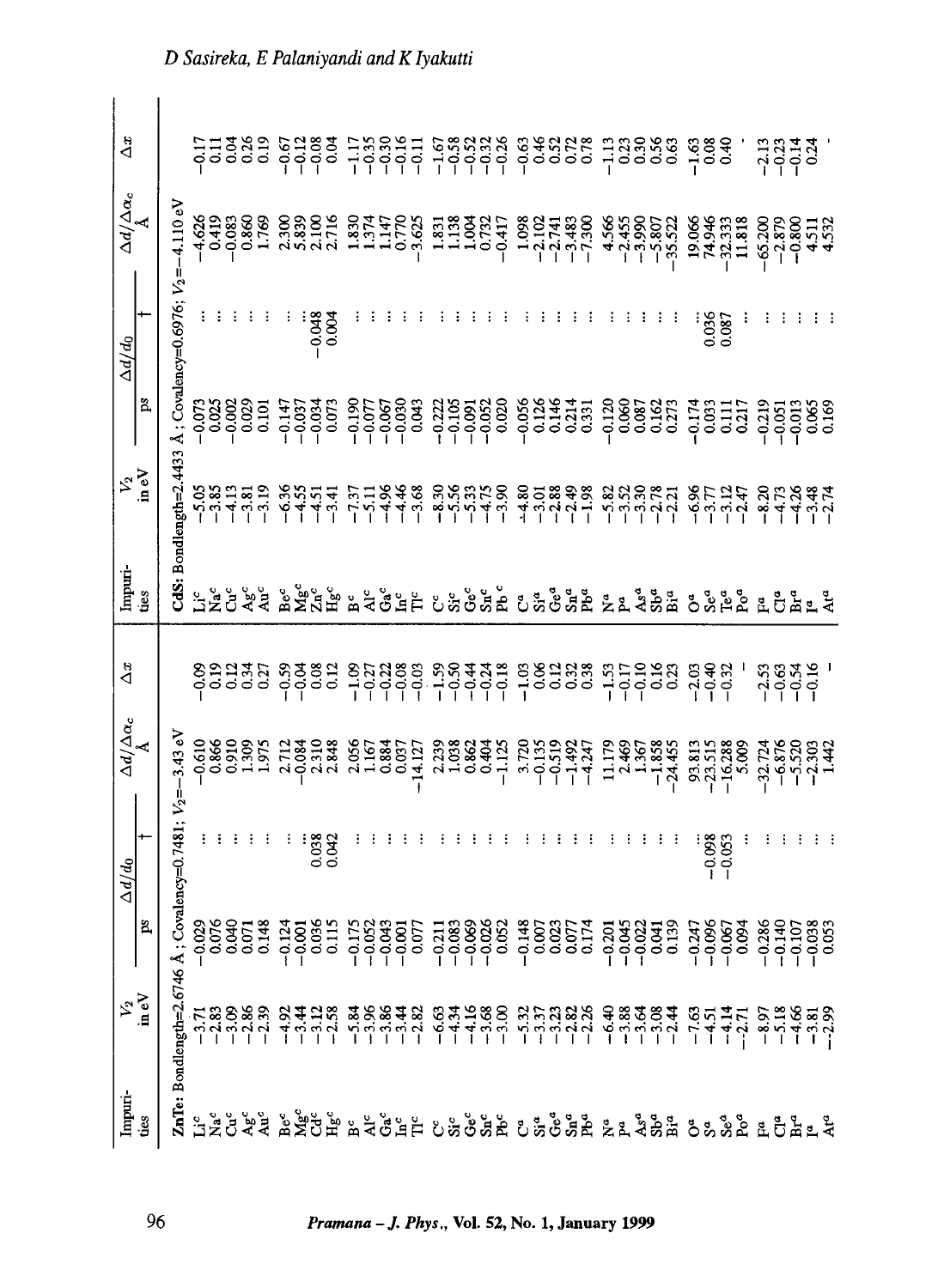|                                              |  |  | 11288 6182 12351 68888 58988 61998 648 ' 6689<br>11388 6183 12361 68888 1000 11000 100 100 1000                                                                                                                                  |                                                                                                                                                                               |  |  |  |  |  |  |  |                      |  |  |  |
|----------------------------------------------|--|--|----------------------------------------------------------------------------------------------------------------------------------------------------------------------------------------------------------------------------------|-------------------------------------------------------------------------------------------------------------------------------------------------------------------------------|--|--|--|--|--|--|--|----------------------|--|--|--|
|                                              |  |  |                                                                                                                                                                                                                                  |                                                                                                                                                                               |  |  |  |  |  |  |  |                      |  |  |  |
| .8043 Å; Covalency=0.7060; $V_2 = -3.120$ eV |  |  | $-0.043$                                                                                                                                                                                                                         | $\begin{array}{r} \text{} \\ \text{} \\ \text{} \\ \text{} \\ \text{-0.105} \\ \text{-0.054} \\ \text{-0.175} \\ \text{-0.175} \\ \text{-0.175} \\ \text{-0.175} \end{array}$ |  |  |  |  |  |  |  | $-0.089$<br>$-0.050$ |  |  |  |
|                                              |  |  | s<br>83885 nasas assas annesa nasas ann an assas anno<br>83885 nasas assas annesa nasas ann an assas anno                                                                                                                        |                                                                                                                                                                               |  |  |  |  |  |  |  |                      |  |  |  |
| CdTe: Bondlength=2                           |  |  | ר 2002 אליו לקיימי המשפט המוניק לאורח לא היה לא היה לא היה לא היה לא היה לא היה לא היה לא היה לא היה לא היה לא<br>היה היה לא היה לא היה לא היה לא היה לא היה לא היה לא היה לא היה לא היה לא היה לא היה לא היה לא היה לא היה לא ה |                                                                                                                                                                               |  |  |  |  |  |  |  |                      |  |  |  |
|                                              |  |  | Hž č ž ž ž ž č ž č ž č ž č ž č ž č č ž č ž ž ž ž ž ž ž č ž ž č č č ž ž ž                                                                                                                                                         |                                                                                                                                                                               |  |  |  |  |  |  |  |                      |  |  |  |
|                                              |  |  |                                                                                                                                                                                                                                  |                                                                                                                                                                               |  |  |  |  |  |  |  |                      |  |  |  |
|                                              |  |  |                                                                                                                                                                                                                                  |                                                                                                                                                                               |  |  |  |  |  |  |  |                      |  |  |  |
|                                              |  |  | de e sa banda angles e disea banda e sana ang sa banda.<br>Sa banda ang sa banda ang banda ang sa banda ang sa banda.                                                                                                            |                                                                                                                                                                               |  |  |  |  |  |  |  |                      |  |  |  |
| $V_2 = -3.77 e^3$                            |  |  | $-0.046$                                                                                                                                                                                                                         |                                                                                                                                                                               |  |  |  |  |  |  |  | $-0.034$             |  |  |  |
| Covalency=0.6965;                            |  |  |                                                                                                                                                                                                                                  |                                                                                                                                                                               |  |  |  |  |  |  |  |                      |  |  |  |
| CdSe: Bondlength=2.5511 Å                    |  |  | RGF #3 %HTH & RGH RH RH & SH & R & & & & & & HH & HH & REA #<br>The Think Him & The Friday & SH & R & & & & A & HH & REA # The REA & The REA & The REA & The REA & T                                                             |                                                                                                                                                                               |  |  |  |  |  |  |  |                      |  |  |  |

<sup>c</sup>-cationic substitution;  $a$ -anionic substitution; ps: present study;  $\uparrow$ : Talwar et al [1]

 $\overline{\phantom{a}}$ 

<sup>97</sup>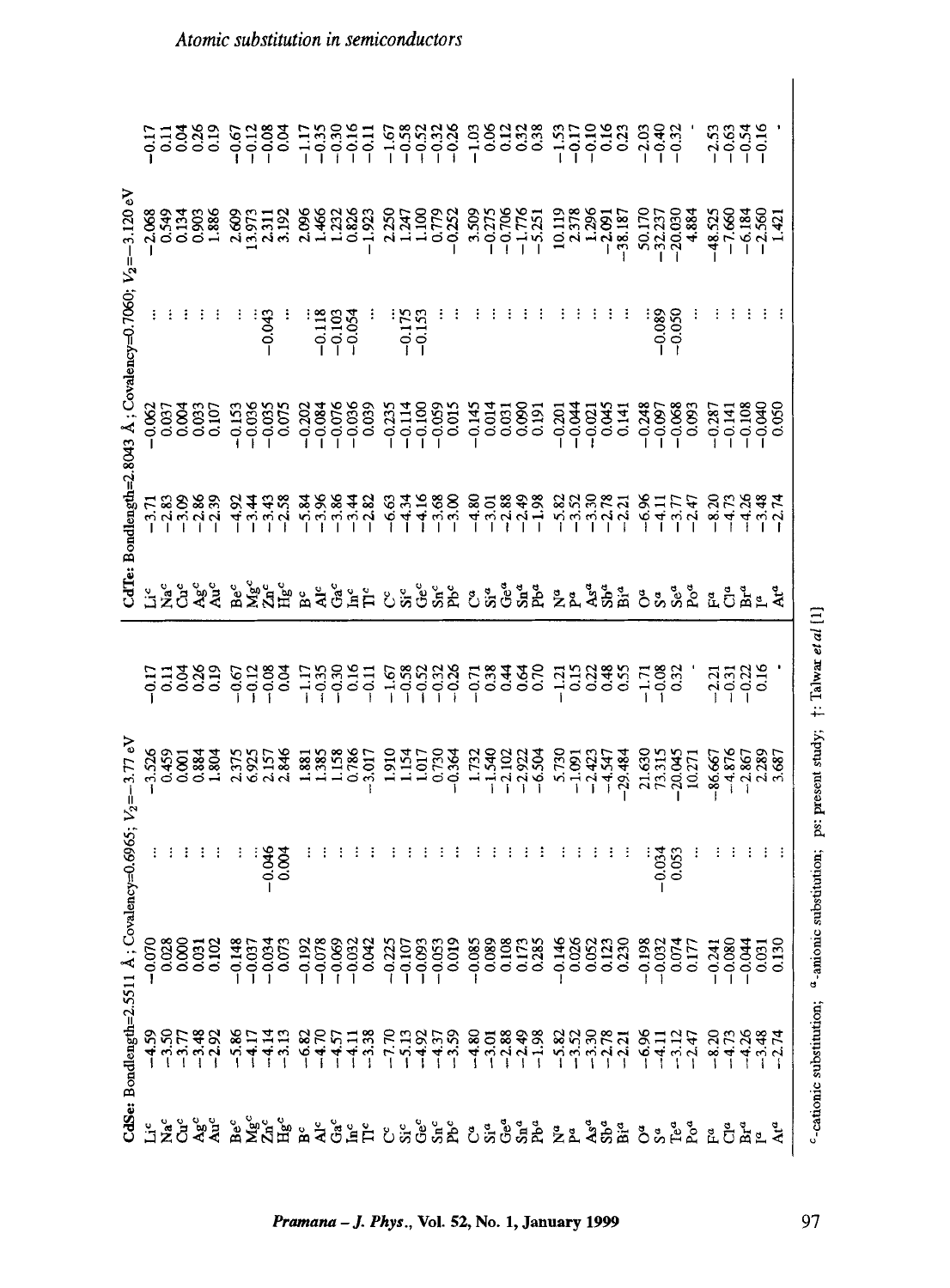| ı                             |
|-------------------------------|
| ,,,,,                         |
|                               |
|                               |
|                               |
|                               |
|                               |
| .<br>.<br>.                   |
| $\overline{a}$<br>i<br>I<br>I |
|                               |
| l                             |

 $\mathbf{I}$ 

| $\Delta x$                                 |                |                                                              | $-0.15$            |                      |          | $-0.22$<br>$-0.07$                                                                                                                                                                                                                                                                                                                                | $-0.38$<br>$-0.34$ |          |          |          | $-0.26$            | $-1.43$                           | $-0.61$                  | $-0.56$  | $-0.42$   | $-0.37$  | $-1.93$                       | $-0.84$<br>$-0.78$ |          | $-0.58$<br>$-0.52$    |          | -0.87<br>0.87 |                                  | 0.28           | 0.48                  | 0.54      | $-1.37$                | $-0.01$       | 0.06           | 0.32           | 0.39              | $-1.87$<br>$-0.24$ |                      | ခု          | 0.16     |                               | $-2.37$         | $-0.47$<br>$-0.38$                  |                  |       |
|--------------------------------------------|----------------|--------------------------------------------------------------|--------------------|----------------------|----------|---------------------------------------------------------------------------------------------------------------------------------------------------------------------------------------------------------------------------------------------------------------------------------------------------------------------------------------------------|--------------------|----------|----------|----------|--------------------|-----------------------------------|--------------------------|----------|-----------|----------|-------------------------------|--------------------|----------|-----------------------|----------|---------------|----------------------------------|----------------|-----------------------|-----------|------------------------|---------------|----------------|----------------|-------------------|--------------------|----------------------|-------------|----------|-------------------------------|-----------------|-------------------------------------|------------------|-------|
| $\Delta d/\Delta \alpha_c$                 |                |                                                              | 6.968              |                      | 2.791    | 3.384                                                                                                                                                                                                                                                                                                                                             | 1.824              | 1.721    | 1.300    | 0.914    | 5.422              | 1.577                             | 1.195                    | 1.057    | 0.838     | $-0.236$ | 1.599                         | 1.059              | 0.960    | 0.785<br>0.165        |          | 1.785         | $-1.478$<br>$-2.069$<br>$-3.738$ |                |                       | $-13.818$ | 3,902                  | 0.000         | $-0.932$       | 开关<br>$-4.047$ |                   | 6.728              | 3.987                | 2.315       | $-4.142$ | 11.574                        |                 | 10.414<br>22.940<br>24.878<br>4.236 |                  |       |
| $\Delta d/d_0$                             |                |                                                              |                    |                      |          |                                                                                                                                                                                                                                                                                                                                                   |                    |          |          |          |                    |                                   |                          |          |           |          |                               |                    |          |                       |          |               |                                  |                |                       |           |                        |               |                |                |                   |                    |                      |             |          |                               |                 |                                     |                  |       |
|                                            | ps             |                                                              | $-0.097$           | $-0.001$             | $-0.029$ | 0.071                                                                                                                                                                                                                                                                                                                                             | $-0.171$           | $-0.064$ | $-0.062$ | $-0.030$ | 0.042              | $-0.214$                          | $-0.105$                 | $-0.096$ | $-0.060$  | 0.011    | $-0.245$                      | $-0.133$           | $-0.119$ | $-0.082$              | $-0.014$ | $-0.108$      | 0.077                            | 0.093          | 0.166                 | 0.281     | 0.173                  | 0.000         | 0.025          | 0.100          | 0.205             | $-0.226$           | $-0.062$<br>$-0.030$ |             | 0.045    | 0.146                         | $-0.269$        | $-0.112$                            | $-0.075$         |       |
| $\frac{1}{2}$ $\frac{1}{2}$                |                | AgI: Bondlength=2.7647 Å; Covalency=0.5726; $V_2 = -3.21$ eV | $-4.23$<br>$-3.22$ |                      | $-3.47$  | $-2.68$                                                                                                                                                                                                                                                                                                                                           | $-5.39$<br>$-3.84$ |          | $-3.81$  |          | $-3.48$<br>$-2.88$ | $-6.29$                           | $-4.34$                  |          | $-3.79$   | $-3.12$  | $-7.08$                       | $-4.74$            | $-4.54$  | $-4.05$<br>$-3.33$    |          | $-4.38$       | $-2.64$                          | $-2.54$        | $\frac{-2.15}{-1.70}$ |           | $-5.43$                | $-3.21$       | 3.01           | $-2.50$        | $-1.98$           | $-6.57$            | $-3.81$              | 3.48        | $-2.86$  | $-2.25$                       | $-7.81$         | $-4.43$                             |                  |       |
| Impuri-                                    | úes            |                                                              | <b>EXE</b>         |                      |          | $\mathbf{A}$                                                                                                                                                                                                                                                                                                                                      |                    |          |          |          | ឹង័ដី ។<br>ក្នុង   | B <sup>c</sup><br>Al <sup>c</sup> |                          |          | ចំ<br>មិដ |          | ប៉ះចំ                         |                    |          | $\operatorname{Sn}^c$ |          |               |                                  |                | <u>ដំ</u> ប៉ះភូមិនឹង  |           | <b>ចិត្ត និង</b> ឆ្នាំ |               |                |                |                   | <b>Ö</b> s sea     |                      |             |          |                               | <u>ដ</u> ី ចឹ   |                                     | ٩ŕ               | Ara   |
| $\Delta x$                                 |                |                                                              |                    | ដូទ្ធិងឺ<br>ដូទ្ធិងឺ |          |                                                                                                                                                                                                                                                                                                                                                   |                    |          |          |          |                    | $738782$<br>$-0.0000$             |                          |          |           |          | $-1.71$<br>$-0.62$<br>$-0.56$ |                    |          | $-0.36$               | $-0.30$  | $-0.49$       | $\alpha$                         | 0.66           | 0.86                  | 0.92      | $-0.99$                | $\frac{3}{2}$ | 0.44           | $\tilde{c}$    | $\overline{0.75}$ | 49                 | $\frac{1}{2}$        | $\tilde{c}$ | 0.54     |                               | $380$<br>$-100$ |                                     | 0.38             |       |
| $\frac{\Delta d/\Delta \alpha_c}{\Lambda}$ |                | $=-4.29$ eV                                                  | 7.220<br>0.674     |                      | 2.484    | 2.794                                                                                                                                                                                                                                                                                                                                             | 1.615              | 1.255    | 0.844    | 0.136    | 8.264              | 1.377                             | 0.937                    | 0.788    | 0.439     | $-1.793$ | 1.360                         | 0.853              | 0.749    | 0.519                 | $-0.381$ |               | $-3.018$                         | $-3.983$       | $-5.784$<br>$-23.557$ |           | 2.336                  | $-2.683$      | $-4.334$       | $-8.216$       | 68.761            | 4.776              | $-1.011$             | $-4.505$    |          | $-16.295$<br>12.723           | 8.145           | 18.621<br>21.285                    |                  | 6.222 |
| $\Delta d/d_0$                             |                | Covalency=0.6104                                             |                    |                      |          |                                                                                                                                                                                                                                                                                                                                                   |                    |          |          |          |                    |                                   |                          |          |           |          |                               |                    |          |                       |          |               |                                  |                |                       |           |                        |               |                |                |                   |                    |                      |             |          |                               |                 |                                     |                  |       |
|                                            | ps<br>T        | ≺                                                            | $-0.075$           | 0.023                | 0.031    | 0.103                                                                                                                                                                                                                                                                                                                                             | 0.142              | $-0.034$ | 0.030    | 0.003    | 0.077              | $-0.181$                          | $-0.071$<br>$\mathbf{I}$ | $-0.061$ | 0.025     | 0.048    | $-0.212$                      | $-0.098$           | $-0.085$ | $-0.047$              | 0.024    | 0.039         | 0.167                            | 0.187<br>0.268 |                       | 0.401     | 0.110                  | 0.083         | 0.112<br>0.195 |                | 0.317             | 0.169              |                      | 0.014       |          | 0.134<br>0.249                | $-0.217$        | 0.041<br>0.084<br>0.194             |                  |       |
|                                            | $v_2$<br>in eV | CuBr: Bondlength=2.3915                                      |                    |                      |          | $\begin{array}{c}\n 33.3 \\  73.3 \\  74.3 \\  74.3 \\  74.3 \\  74.3 \\  74.4 \\  74.5 \\  74.5 \\  74.5 \\  74.5 \\  74.5 \\  74.5 \\  74.5 \\  74.5 \\  74.5 \\  74.5 \\  74.5 \\  74.5 \\  74.5 \\  74.5 \\  74.5 \\  74.5 \\  74.5 \\  74.5 \\  74.5 \\  74.5 \\  74.5 \\  74.5 \\  74.5 \\  74.5 \\  74.5 \\  74.5 \\  74.5 \\  74.5 \\  7$ |                    |          |          |          | $-4.26$<br>$-3.53$ |                                   |                          |          |           |          |                               |                    |          |                       |          |               |                                  |                |                       |           |                        |               |                |                |                   | $-7.14$            |                      |             |          | $-4.13$<br>$-3.77$<br>$-3.42$ | $-8.48$         | $-4.80$                             | $3.47$<br>$2.71$ |       |
| Impuri-                                    | úes            |                                                              |                    |                      |          |                                                                                                                                                                                                                                                                                                                                                   |                    |          |          |          |                    |                                   |                          |          |           |          |                               |                    |          |                       |          |               |                                  |                |                       |           |                        |               |                |                |                   |                    |                      |             |          |                               |                 |                                     |                  |       |

<sup>c</sup>-cationic substitution; <sup>a</sup>-anionic substitution; ps: present study; †: Talwar et al [1]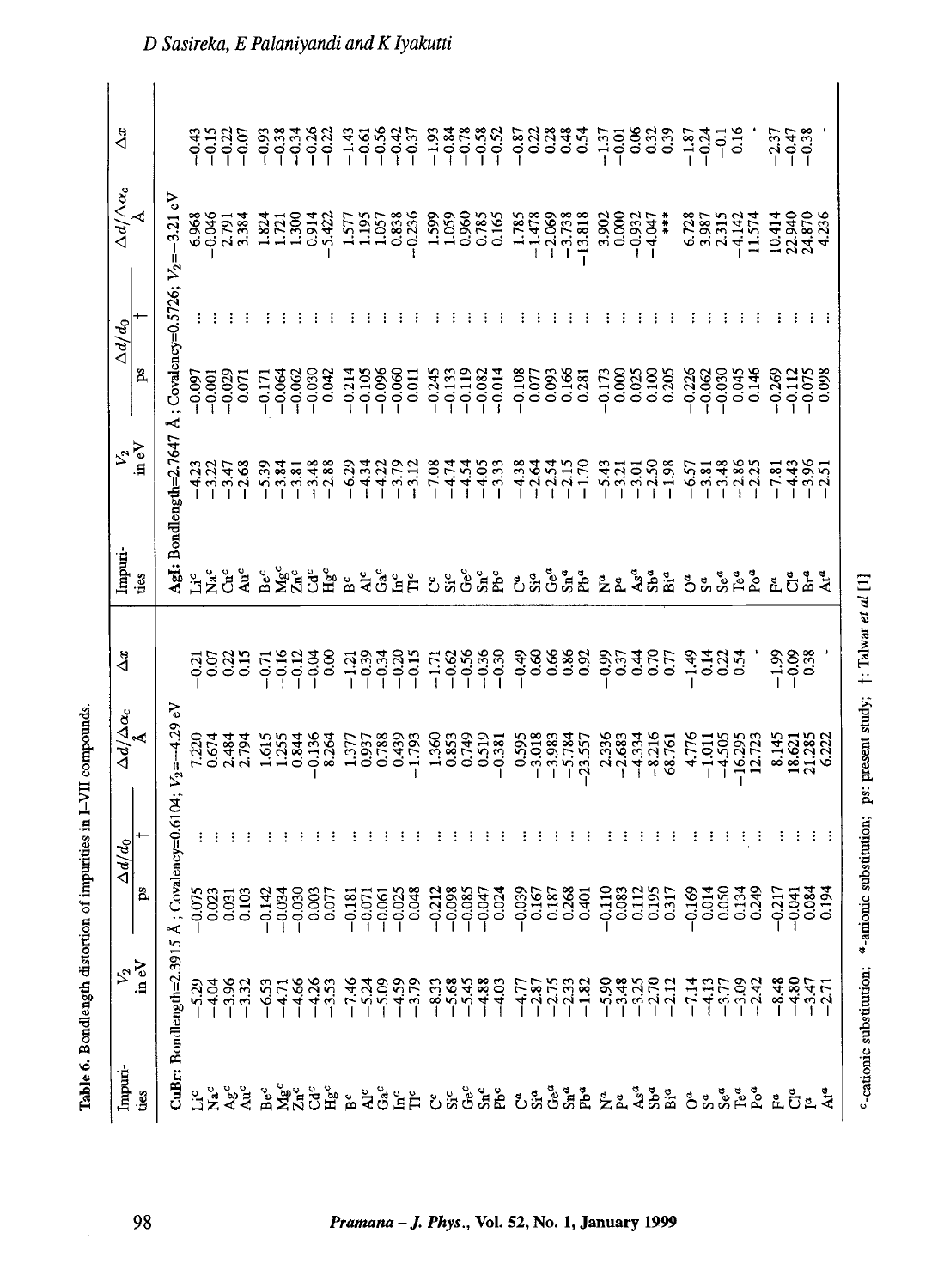#### *Atomic substitution in semiconductors*

host-impurity bondlengths of isovalent impurities estimated based on the present UPTB theory is in good agreement with those of Martins and Zunger [12].

For heterovalent systems which are common to the present work and that of Talwar *et al* [1], the estimates of bondlength distortion are in good agreement with each other. Also the inward movement of P atom towards Ge impurity replacing Ga in GaP by 3% obtained in the present study is consistent with the 3.5% reported by the self-consistent calculations of Scheffler [9].

Though the EXAFS measurements are more reliable to provide accurate measures of local lattice distortion due to atomic substitutions, they are rather sparse. EXAFS measurments [23] of Sb in Si give an outward distortion of  $+0.176 \text{ Å}$ . The lattice distortion estimated in the present work also reveals the same trend of outward distortion with a magnitude equal to 0.095 Å which is quantitatively better than the theoretical prediction of 0.05 A by Talwar *et al* [1]. However, in the case of As in Si the EXAFS measurement [24] gives an outward distortion of 0.06 Å whereas the present study predicts an inward distortion of 0.04 A as also the case with Talwar *et al* [1].

## **4. Conclusion**

In conclusion, the UPTB scheme used in the present work has also been proved to be another simple and effective method for the study of bondlength distortion. A systematic behaviour of the bondlength distortion of impurities in semiconductors with respect to the covalent energy of the host-impurity bond, the difference in electronegativity between the host and that of the impurity atom, and the change in covalency of the bond when the impurity replaces the host is observed. This seems to suggest that when an impurity enters a semiconductor substitutionally, the resulting bondlength distortion is a function of the above mentioned parameters and not just decided by the difference in size between the impurity and host atoms.

## **Acknowledgement**

One of the authors (DS) thanks UGC (New Delhi) for financial support under FIP (VIII plan). Financial support under DRS is also duly acknowledged.

## **References**

- [1] D N Talwar, K S Suh and C STing, *Phil Mag.* B54, 93 (1986); **56,** 593 (1987)
- [2] Shen San--Guo and Fan Yu-Qiong, *Phys. Rev.* B50, 1506 (1994)
- [3] Xu Zhi-Zhong, *Solid State Commun.* 91, 563 (1994)
- [4] J C Mikkelson and J B Boyce, *Phys. Rev.* B28, 7130 (1983)
- [5] A Balzarotti, A Kigiel, N Motta, M Zimnal-Starnawska, M T Czyzyk, and M Podgomy, *Phys. Rev.* B31, 2295 (1984)
- [6] T Sasaki, T Onada, R Ito and N Ogasawanna, *Jpn. J. Appl. Phys.* 25, 231 (1986)
- [7] M Grinberg, *Phys. Status. Solidi.* B145, 619 (1988)
- [8] Li Wei-Gang and C W Myles, *Phys. Rev.* B43, 9947 (1991)
- [9] M Scheffler, J P Vigneron and G B Bachelet, *Phys. Rev. Lett.* 49, 1765 (1982); *Phys. Rev.* B31, 6541 (1985)